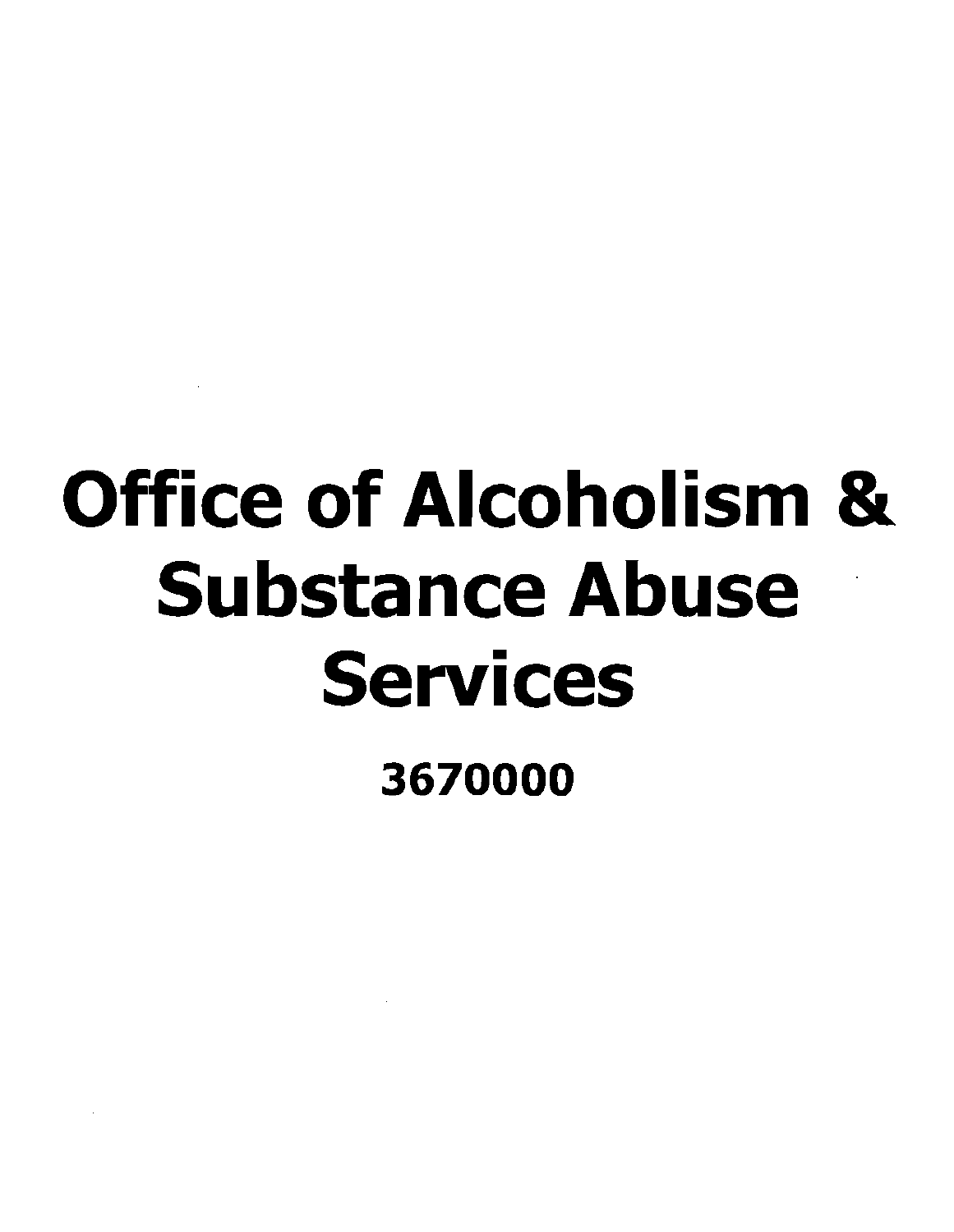# **New York State Consultant Services Contractor's Annual Employment Report**

Report Period: April 1, 2017 to March 31, 2018

| Contracting State Agency Name: NYS Office of Alcoholism & Substance Abuse Services |                           |                               |                           |  |
|------------------------------------------------------------------------------------|---------------------------|-------------------------------|---------------------------|--|
| Contract Number: C003855                                                           |                           | Agency Business Unit: OAS01   |                           |  |
| Contract Term: 1/1/2012 to 12/31/2018<br>Agency Department ID: 3670CCC             |                           |                               |                           |  |
| Contractor Name: NY Council on Problem Gambling, Inc.                              |                           |                               |                           |  |
| Contractor Address: 100 Great Oaks Blvd., Suite 126, Albany NY 12203               |                           |                               |                           |  |
| Description of Services Being Provided: Gambling Awareness                         |                           |                               |                           |  |
|                                                                                    |                           |                               |                           |  |
|                                                                                    |                           |                               |                           |  |
| Scope of Contract (Choose one that best fits):                                     |                           |                               |                           |  |
| $\Box$ Evaluation<br>Analysis                                                      | $\Box$ Research           | Training                      |                           |  |
| □ Computer Programming<br>Data Processing                                          |                           | Other IT consulting           |                           |  |
| Architect Services<br>Engineering                                                  | $\Box$ Surveying          | <b>Environmental Services</b> |                           |  |
| <b>Health Services</b><br>□ Mental Health Services                                 |                           |                               |                           |  |
| Accounting<br>Auditing                                                             | $\Box$ Legal<br>Paralegal | <b>⊠</b> Other Consulting     |                           |  |
|                                                                                    | Number of                 | Number of                     | <b>Amount Payable</b>     |  |
| <b>Employment Category</b>                                                         | <b>Employees</b>          | <b>Hours Worked</b>           | <b>Under the Contract</b> |  |
| <u>EXECUTIVE DIRECTOR</u>                                                          | 0.00                      | 1950.00                       | N 164, 228, 09988         |  |
| <u>ASSISTANT EXECUTIVE DIRECOR</u>                                                 | 0.00                      | 1950.00                       | \$⊌9 323 ଇ <del>© ©</del> |  |
| PREVENTION EMPLOYEES                                                               | 5.00                      | 9750.00                       | 6304330.P                 |  |
|                                                                                    | 0.00                      | 0.00                          | \$0.00                    |  |
|                                                                                    | 0.00                      | 0.00                          | \$0.00                    |  |
|                                                                                    | 0.00                      | 0.00                          | \$0.00                    |  |
|                                                                                    | 0.00                      | 0.00                          | \$0.00                    |  |
|                                                                                    | 0.00                      | 0.00                          | \$0.00                    |  |
|                                                                                    | 0.00                      | 0.00.                         | \$0.00                    |  |
|                                                                                    | 0.00                      | 0.00                          | \$0.00                    |  |
|                                                                                    | 0.00                      | 0.00                          | \$0.00                    |  |
|                                                                                    | 0.00                      | 0.00                          | \$0.00                    |  |
|                                                                                    |                           |                               |                           |  |
|                                                                                    | 0.00                      | 0.00                          | \$0.00                    |  |
| Total this Page                                                                    | 0.00                      | 0.00                          | \$0.00                    |  |

Name of person who prepared this report: MACIANGECA MILEA Phone  $#$ :

Title: ASSISTANT EXECUTIVE DIRECTOR Preparer's Signature: Allouaind CallAllo Date Prepared 65 / cd 2018

(Use additional pages, if necessary)

Page  $/$  of  $/$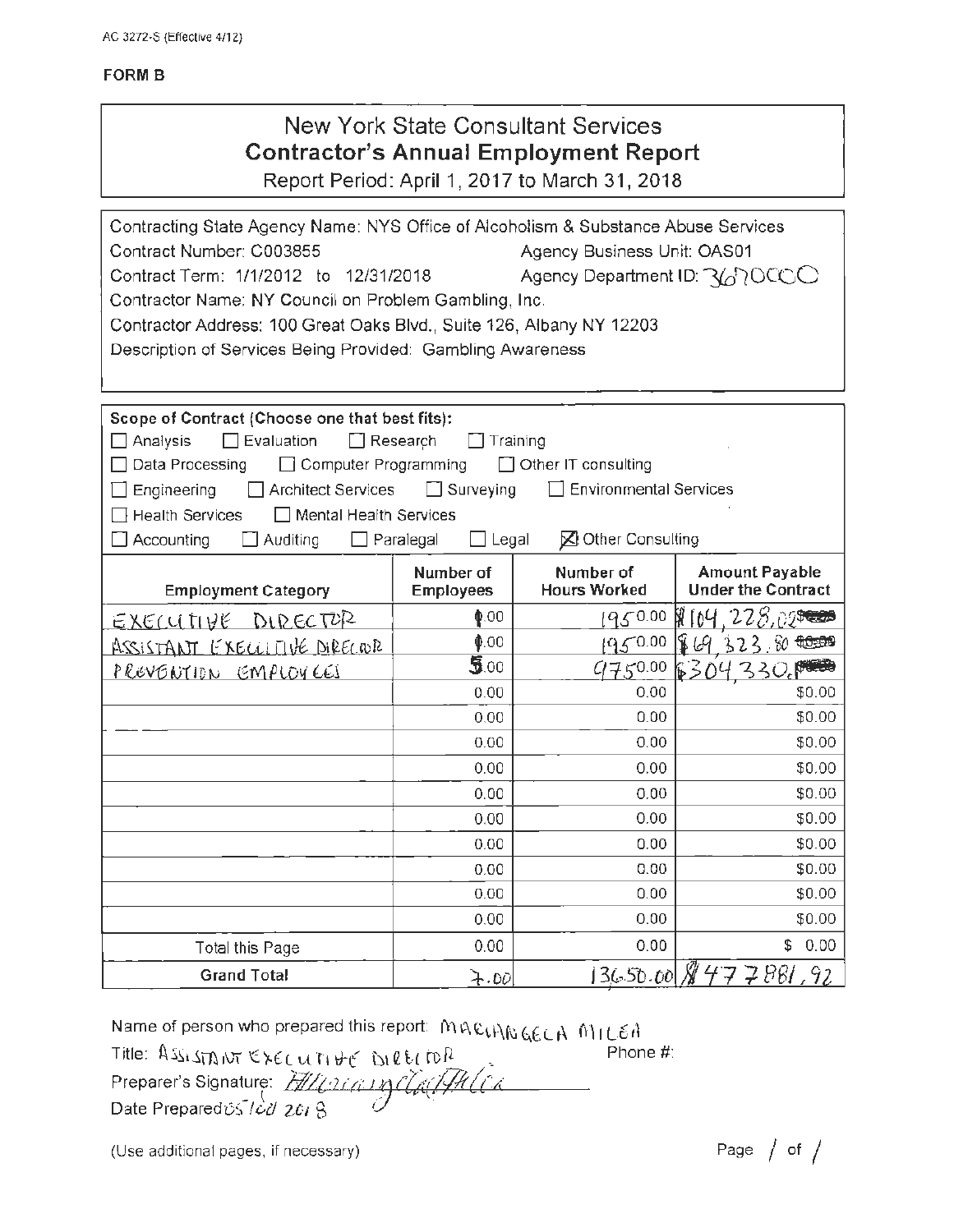AC 3272-S (Effective 4/12)

## **FORM B**

# New York State Consultant Services **Contractor's Annual Employment Report**

Report Period: April 1, 2017 to March 31, 2018

| Contracting State Agency Name: NYS Office of Alcoholism & Substance Abuse Services                                                                                                                                                                        |                                                                           |                                                                          |                                                    |
|-----------------------------------------------------------------------------------------------------------------------------------------------------------------------------------------------------------------------------------------------------------|---------------------------------------------------------------------------|--------------------------------------------------------------------------|----------------------------------------------------|
| Contract Number: C003900                                                                                                                                                                                                                                  |                                                                           | Agency Business Unit: OAS01                                              |                                                    |
| Contract Term: 6/1/2012 to 5/31/2017                                                                                                                                                                                                                      |                                                                           | Agency Department ID:                                                    |                                                    |
| Contractor Name: Toski & Co., CPAs, P.C.                                                                                                                                                                                                                  |                                                                           |                                                                          | 3670000                                            |
| Contractor Address: 6390 Main Street, Suite 200, Williamsville, NY 14221                                                                                                                                                                                  |                                                                           |                                                                          |                                                    |
| Description of Services Being Provided: Cost Certification, mortgage calculation and<br>reconciliation                                                                                                                                                    |                                                                           |                                                                          |                                                    |
| Scope of Contract (Choose one that best fits):<br>$\Box$ Evaluation<br>Analysis<br>Data Processing<br>Computer Programming<br>Architect Services<br>Engineering<br><b>Health Services</b><br>Mental Health Services<br>Accounting<br>$\boxtimes$ Auditing | $\Box$ Research<br>Training<br>$\Box$ Surveying<br>$X$ Legal<br>Paralegal | Other IT consulting<br><b>Environmental Services</b><br>Other Consulting |                                                    |
| <b>Employment Category</b>                                                                                                                                                                                                                                | Number of<br><b>Employees</b>                                             | Number of<br><b>Hours Worked</b>                                         | <b>Amount Payable</b><br><b>Under the Contract</b> |
| 13-2011.02 Auditors                                                                                                                                                                                                                                       | 12.00                                                                     | 327.85                                                                   | \$13,600.00                                        |
|                                                                                                                                                                                                                                                           | 0.00                                                                      | 0.00                                                                     | \$0.00                                             |
|                                                                                                                                                                                                                                                           | 0.00                                                                      | 0.00                                                                     | \$0.00                                             |
|                                                                                                                                                                                                                                                           | 0.00                                                                      | 0.00                                                                     | \$0.00                                             |
|                                                                                                                                                                                                                                                           | 0.00                                                                      | 0.00                                                                     | \$0.00                                             |
|                                                                                                                                                                                                                                                           | 0.00                                                                      | 0.00                                                                     | \$0.00                                             |
|                                                                                                                                                                                                                                                           | 0.00                                                                      | 0.00                                                                     | \$0.00                                             |
|                                                                                                                                                                                                                                                           | 0.00                                                                      | 0.00                                                                     | \$0.00                                             |
|                                                                                                                                                                                                                                                           | 0.00                                                                      | 0.00                                                                     | \$0.00                                             |
|                                                                                                                                                                                                                                                           | 0.00                                                                      | 0.00                                                                     | \$0.00                                             |
|                                                                                                                                                                                                                                                           | 0.00                                                                      | 0.00                                                                     | \$0.00                                             |
|                                                                                                                                                                                                                                                           | 0.00                                                                      | 0.00                                                                     | \$0.00                                             |
|                                                                                                                                                                                                                                                           | 0.00                                                                      | 0.00                                                                     | \$0.00                                             |
| <b>Total this Page</b>                                                                                                                                                                                                                                    | 12.00                                                                     | 327.85                                                                   | \$13,600.00                                        |
| <b>Grand Total</b>                                                                                                                                                                                                                                        | 12.00                                                                     | 327                                                                      | \$13,600.00                                        |

Name of person who prepared this report: De glas E. Zimmerman\_ CPA Title: Managing Director ;0 Phone#: (7 16) 634-0700

Title: Managing Director Phone #: (716) 634-0700

Date Prepared: 4/25/2018

(Use additional pages, if necessary) example 2 and 2 and 2 and 2 and 2 and 2 and 2 and 2 and 2 and 2 and 2 and 2 and 2 and 2 and 2 and 2 and 2 and 2 and 2 and 2 and 2 and 2 and 2 and 2 and 2 and 2 and 2 and 2 and 2 and 2 a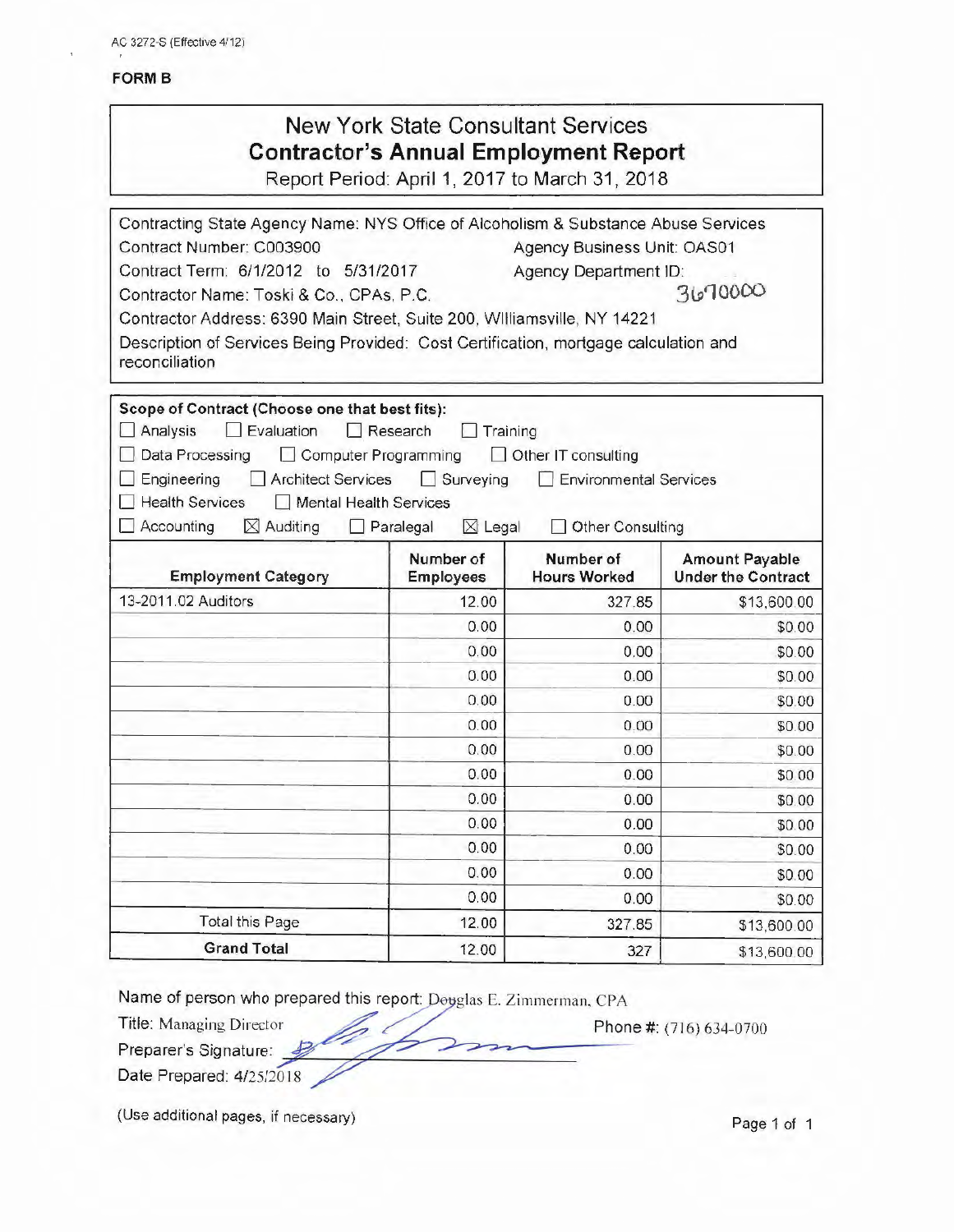| <b>New York State Consultant Services</b>      |
|------------------------------------------------|
| <b>Contractor's Annual Employment Report</b>   |
| Report Period: April 1, 2017 to March 31, 2018 |
|                                                |

| Contracting State Agency Name: NYS Office of Alcoholism & Substance Abuse Services            |                               |                                         |                                                    |
|-----------------------------------------------------------------------------------------------|-------------------------------|-----------------------------------------|----------------------------------------------------|
| Contract Number: C003901                                                                      |                               | Agency Business Unit: OAS01             |                                                    |
| Contract Term: 11/1/2012 to 10/31/2017                                                        |                               | Agency Department ID: 3. 5 76 7222      |                                                    |
| Contractor Name: University of Rochester                                                      |                               |                                         |                                                    |
| Contractor Address: 300 Crittenden Blvd, Box PSYCH, Rochester, NY 14642                       |                               |                                         |                                                    |
| Description of Services Being Provided: Consultant                                            |                               |                                         |                                                    |
|                                                                                               |                               |                                         |                                                    |
|                                                                                               |                               |                                         |                                                    |
| Scope of Contract (Choose one that best fits):                                                |                               |                                         |                                                    |
| $\Box$ Evaluation<br>$\square$ Analysis                                                       | Research                      | Training                                |                                                    |
| Data Processing<br>$\Box$ Computer Programming                                                |                               | $\Box$ Other IT consulting              |                                                    |
| Engineering<br>Architect Services                                                             | $\Box$ Surveying              | <b>Environmental Services</b>           |                                                    |
| <b>Health Services</b><br>$\boxtimes$ Mental Health Services<br>Accounting<br>$\Box$ Auditing | $\Box$ Paralegal              | Other Consulting                        |                                                    |
|                                                                                               | $\Box$ Legal                  |                                         |                                                    |
| <b>Employment Category</b>                                                                    | Number of<br><b>Employees</b> | <b>Number of</b><br><b>Hours Worked</b> | <b>Amount Payable</b><br><b>Under the Contract</b> |
| 29-1066.00 Psychiatrists, Gloria<br>Baciewicz, MD, and Michael Christie,<br>MD                | 2.00                          | 580.82                                  | \$82,484.25                                        |
| 29-1066.00 Psychiatrists<br>(Monthly 24x7 On-call stipend at \$250<br>per month)              | 0.00                          | 0.00                                    | \$3,000.00                                         |
|                                                                                               | 0.00                          | 0.00                                    | \$0.00                                             |
|                                                                                               | 0.00                          | 0.00                                    | \$0.00                                             |
|                                                                                               | 0.00                          | 0.00                                    | \$0.00                                             |
|                                                                                               | 0.00                          | 0.00                                    | \$0.00                                             |
|                                                                                               | 0.00                          | 0.00                                    | \$0.00                                             |
|                                                                                               | 0.00                          | 0.00                                    | \$0.00                                             |
|                                                                                               | 0.00                          | 0,00                                    | \$0.00                                             |
|                                                                                               | 0.00                          | 0.00                                    | \$0.00                                             |
|                                                                                               | 0.00                          | 0.00                                    | \$0.00                                             |
|                                                                                               | 0.00                          | 0.00                                    | \$0.00                                             |
|                                                                                               | 0.00                          | 0.00                                    | \$0.00                                             |
| Total this Page                                                                               | 2.00                          | 580.82                                  | \$85,484.25                                        |
| <b>Grand Total</b>                                                                            | 2.00                          | 581                                     | \$85,484.25                                        |

Name of person who prepared this report. Mark Pagano

Title: Finance Director  $\left( \mathcal{A}, \mathcal{A} \right)$ Preparer's Signature:  $\frac{1}{\sqrt{4\kappa}}\left(\frac{\zeta_1}{\zeta_2}\right)$ Date Prepared: 5//15/2018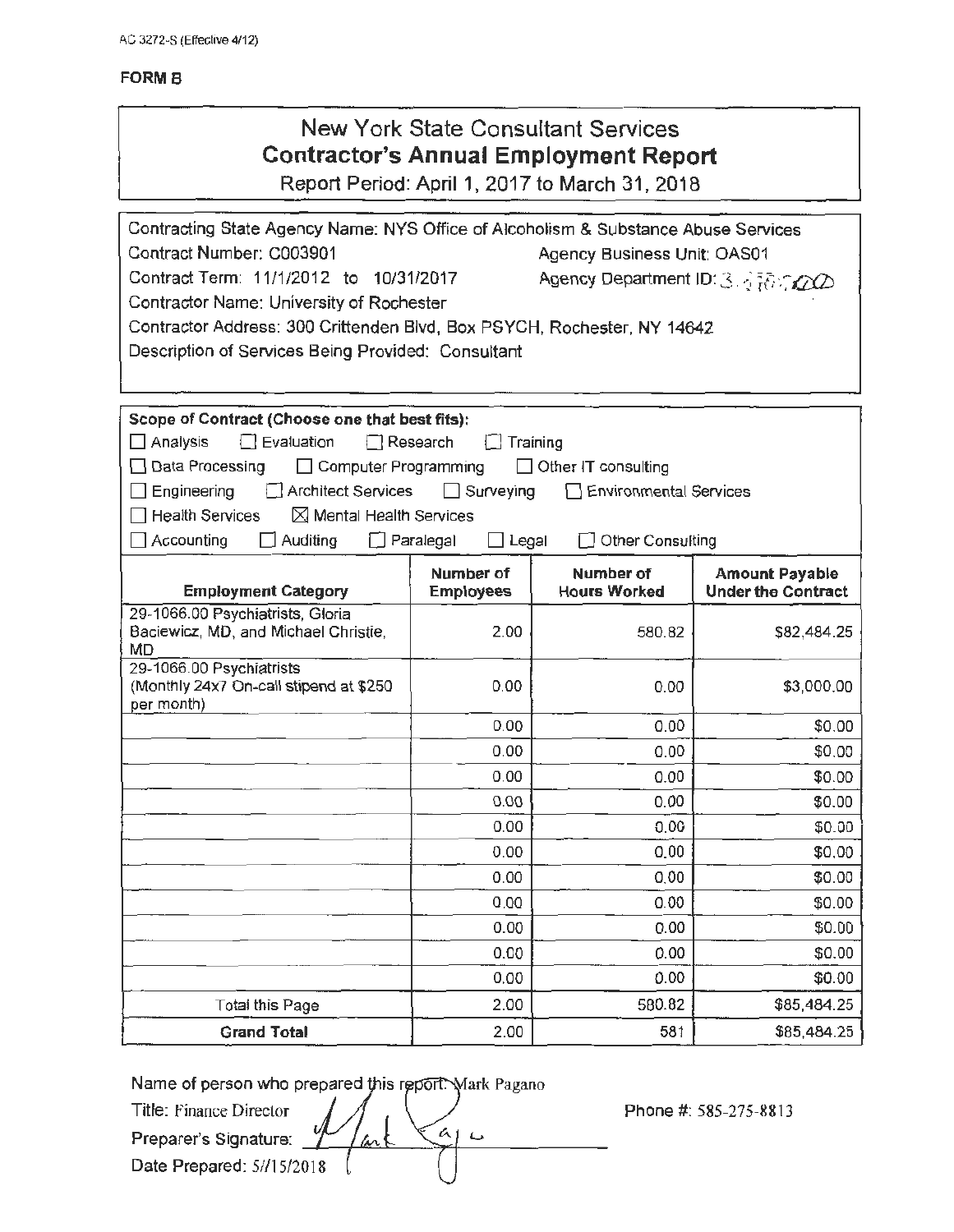## **New York State Consultant Services Contractor's Annual Employment Report** Report Period: April 1, 2017 to March 31, 2018

| Contracting State Agency Name: NYS Office of Alcoholism & Substance Abuse Services                                                                                                                                                                                                                                                                                                                                                                                                                                           |                               |                                                                                                                  |                                                    |
|------------------------------------------------------------------------------------------------------------------------------------------------------------------------------------------------------------------------------------------------------------------------------------------------------------------------------------------------------------------------------------------------------------------------------------------------------------------------------------------------------------------------------|-------------------------------|------------------------------------------------------------------------------------------------------------------|----------------------------------------------------|
| Contract Number: C003903<br>Contract Term: 11/1/2013 to 10/31/2019<br>Contractor Name: Netsmart Technologies, Inc.<br>Contractor Address: 3500 Sunrise Highway, Great River, NY 11739<br>Description of Services Being Provided: Consultant<br>Scope of Contract (Choose one that best fits):<br>$\Box$ Evaluation<br>$\Box$ Research<br>$\Box$ Analysis<br><b>X</b> Computer Programming<br>Data Processing<br>□ Architect Services □ Surveying<br>$\Box$ Engineering<br>□ Mental Health Services<br><b>Health Services</b> | $\Box$ Training               | Agency Business Unit: OAS01<br>Agency Department ID: 360 CCCC<br>V Other IT consulting<br>Environmental Services |                                                    |
| $\Box$ Accounting<br>$\Box$ Auditing                                                                                                                                                                                                                                                                                                                                                                                                                                                                                         | Paralegal<br>$\Box$ Legal     | Other Consulting                                                                                                 |                                                    |
| <b>Employment Category</b>                                                                                                                                                                                                                                                                                                                                                                                                                                                                                                   | Number of<br><b>Employees</b> | Number of<br><b>Hours Worked</b>                                                                                 | <b>Amount Payable</b><br><b>Under the Contract</b> |
| Computer Users<br>Support Specialist                                                                                                                                                                                                                                                                                                                                                                                                                                                                                         | 0.00<br>36                    | 0.00<br>2,500 est                                                                                                | \$0.00<br>r 205                                    |
|                                                                                                                                                                                                                                                                                                                                                                                                                                                                                                                              | 0.00                          | 0.00                                                                                                             | \$0.00                                             |
|                                                                                                                                                                                                                                                                                                                                                                                                                                                                                                                              | 0.00                          | 0.00.                                                                                                            | \$0.00                                             |
| Computer and Information                                                                                                                                                                                                                                                                                                                                                                                                                                                                                                     | 0.00<br>10                    | $4.500$ est. 0.00                                                                                                | \$0.00<br><u> § 410 138</u>                        |
|                                                                                                                                                                                                                                                                                                                                                                                                                                                                                                                              | 0.00                          | 0.00                                                                                                             | \$0.00                                             |
|                                                                                                                                                                                                                                                                                                                                                                                                                                                                                                                              | 0.00                          | 0.00                                                                                                             | \$0.00                                             |
|                                                                                                                                                                                                                                                                                                                                                                                                                                                                                                                              | 0.00                          | 0.00                                                                                                             | \$0.00                                             |
|                                                                                                                                                                                                                                                                                                                                                                                                                                                                                                                              | 0.00                          | 0.00                                                                                                             | \$0.00                                             |
|                                                                                                                                                                                                                                                                                                                                                                                                                                                                                                                              | 0.00                          | 0.00                                                                                                             | \$0.00                                             |
|                                                                                                                                                                                                                                                                                                                                                                                                                                                                                                                              | 0.00                          | 0.00                                                                                                             | \$0.00                                             |
|                                                                                                                                                                                                                                                                                                                                                                                                                                                                                                                              | 0.00                          | 0.00                                                                                                             | \$0.00                                             |
|                                                                                                                                                                                                                                                                                                                                                                                                                                                                                                                              | 0.00                          | 0.00                                                                                                             | \$0.00                                             |
|                                                                                                                                                                                                                                                                                                                                                                                                                                                                                                                              | 0.00                          | 0.00                                                                                                             | \$0.00                                             |
| Total this Page                                                                                                                                                                                                                                                                                                                                                                                                                                                                                                              | 0.00                          | 0.00                                                                                                             | \$0.00                                             |
| <b>Grand Total</b>                                                                                                                                                                                                                                                                                                                                                                                                                                                                                                           | 45                            | $9$ p.e.r. net                                                                                                   | 2615 042                                           |

Name of person who prepared this report Isaph net Busin Preparer's Signature: Date Prepared: 5129 18

(Use additional pages, if necessary)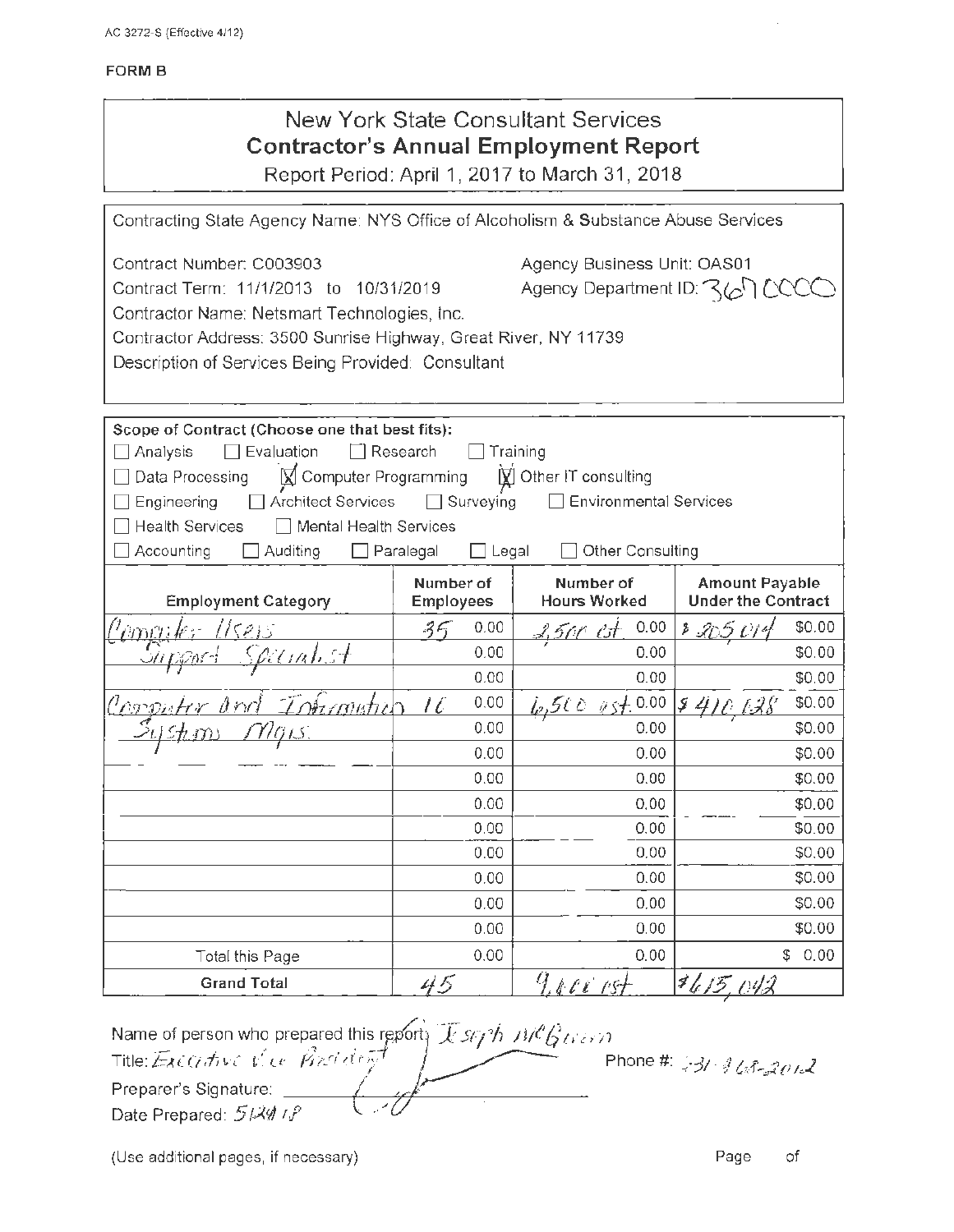## New York State Consultant Services **Contractor's Annual Employment Report**  Report Period: April 1, 2017 to March 31, 2018

| Contracting State Agency Name: NYS Office of Alcoholism & Substance Abuse Services                 |                               |                                  |                                                    |
|----------------------------------------------------------------------------------------------------|-------------------------------|----------------------------------|----------------------------------------------------|
| Contract Number: C003905                                                                           |                               | Agency Business Unit; OAS01      |                                                    |
| Contract Term: 9/1/2013 to 8//31/2018                                                              |                               | Agency Department ID: 367CCOC    |                                                    |
| Contractor Name: Sign Language Connection, Inc.                                                    |                               |                                  |                                                    |
| Contractor Address: 3495 Winton Place, Bldg. E, Suite 210, Rochester, NY 14623                     |                               |                                  |                                                    |
| Description of Services Being Provided: Consultant                                                 |                               |                                  |                                                    |
|                                                                                                    |                               |                                  |                                                    |
|                                                                                                    |                               |                                  |                                                    |
| Scope of Contract (Choose one that best fits):<br>Analysis<br>$\Box$ Evaluation<br>$\Box$ Research | Training                      |                                  |                                                    |
| Data Processing<br>Computer Programming                                                            |                               | Other IT consulting              |                                                    |
| Architect Services<br>Engineering                                                                  | $\Box$ Surveying              | $\Box$ Environmental Services    |                                                    |
| $\Box$ Health Services<br>$\Box$ Mental Health Services                                            |                               |                                  | 07.48. TS                                          |
| $\Box$ Accounting<br>$\Box$ Auditing                                                               | $\Box$ Legal<br>□ Paralegal   | $\boxtimes$ Other Consulting     |                                                    |
|                                                                                                    |                               |                                  |                                                    |
| <b>Employment Category</b>                                                                         | Number of<br><b>Employees</b> | Number of<br><b>Hours Worked</b> | <b>Amount Payable</b><br><b>Under the Contract</b> |
| <u>inter preters</u>                                                                               | 28<br>0.00                    | i 39<br>0.00                     | 7931/750.00                                        |
|                                                                                                    | 0.00                          | 0.00                             | \$0.00                                             |
|                                                                                                    | 0.00                          | 0.00                             | \$0.00                                             |
|                                                                                                    | 0.00                          | 0.00                             | \$0.00                                             |
|                                                                                                    | 0.00                          | 0.00                             | \$0.00                                             |
|                                                                                                    | 0.00                          | 0.00                             | \$0.00                                             |
|                                                                                                    | 0.00                          | 0.00                             | \$0.00                                             |
|                                                                                                    | 0.00                          | 0.00                             | \$0.00                                             |
|                                                                                                    | 0.00                          | 0.00                             | \$0.00                                             |
|                                                                                                    | 0.00                          | 0.00                             | \$0.00                                             |
|                                                                                                    | 0.00                          | 0.00                             | \$0.00                                             |
|                                                                                                    | 0.00                          | 0.00                             | \$0.00                                             |
|                                                                                                    | 0.00                          | 0.00                             | \$0.00                                             |
| Total this Page                                                                                    | 0.00                          | 0.00                             | \$0.00                                             |
| <b>Grand Total</b>                                                                                 | 28                            | 1391                             |                                                    |

Name of person who prepared this report:

Title: President<br>Preparer's Signature: **1. Donnom** Ben love Name of person who prepared this report:<br>Title:  $P_{Y} \propto d \omega t$ <br>Preparer's Signature:  $Q_{Y} \propto \frac{P_{Y} Q_{Y}}{P_{Y}}$ Date Prepared: 5/4/<sup>18</sup>

Phone #: 585 454 4220

(Use additional pages, if necessary) example of the example of the example of the example of the example of the example of the example of the example of the example of the example of the example of the example of the examp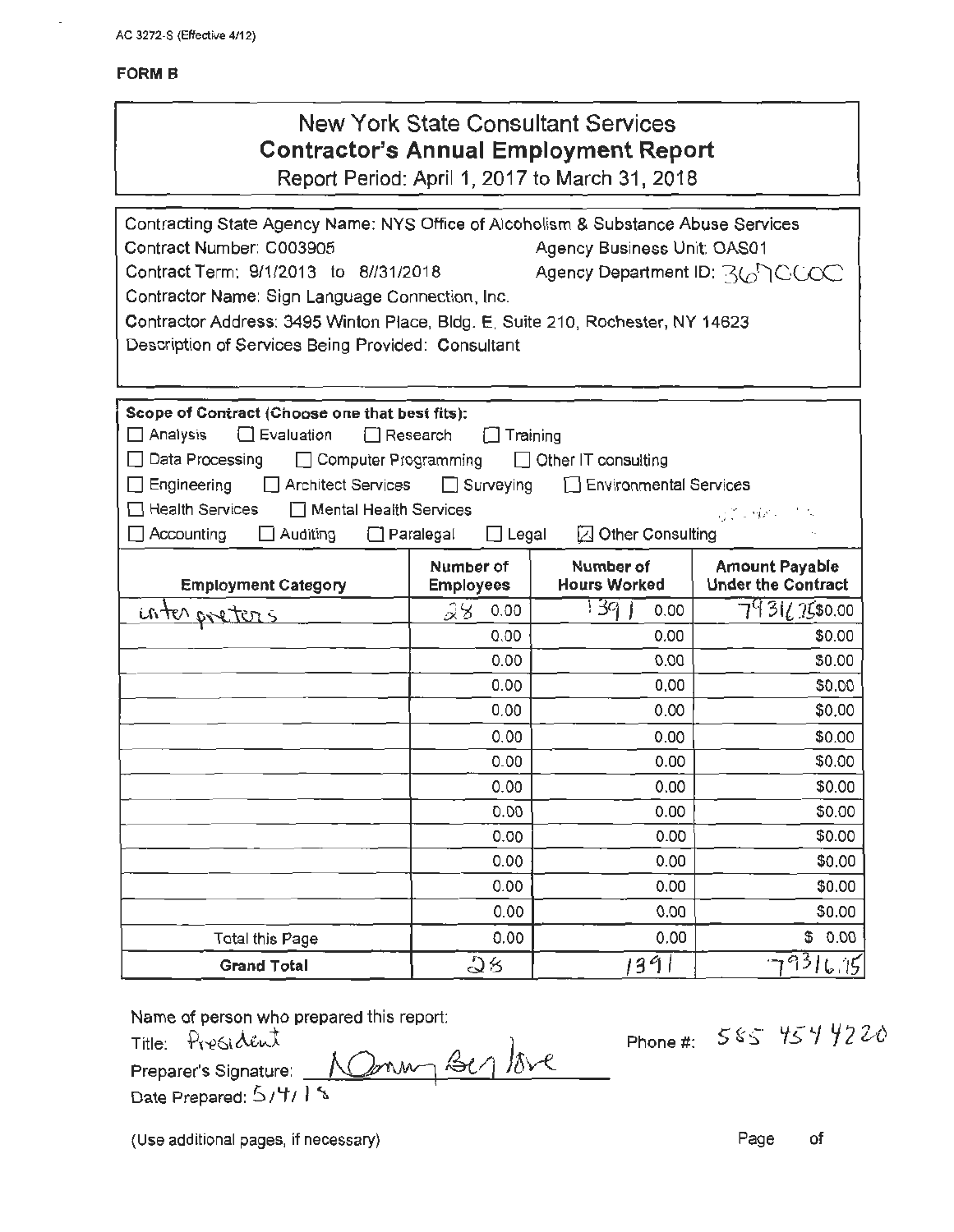OSC Use Only: Reporting Code: Category Code:

## **State Consultant Services Contractor's Annual Employment Report**

**Reoort Period: Aprll 1. 2017 to March** 31, **2018** 

Contracting State Agency Name: NYS Office of Alcoholism Substance Abuse Services Agency Code: OAS01-C003929·3670000 Contract Number: C009329 Contract Term: 5/1/2013 to 4/3012018 Contractor Name: The Research Foundation for SUNY at New Paltz Contractor Address: SUNY New Paltz, Office of Sponsored Programs, 1 Hawk Drive, New Paltz New York Description of Services Being Provided: provide statistical expertise and services to the Epidemiology unit within the OASAS Division of Outcome Management and System Information (DOMSI), The consulting services will include the analysis and manipulation of data from the OASAS Client Data System: constructing weighting algorithms for producing accurate statewide and regional estimates from national-level data sets; evaluating strategies for pooling data across multiple years; developing tests of statistical significance and methods for producing confidence intervals; and developing synthetic estimation procedures from national-level epidemiological data,

| Scope of Contract (Choose one that best fits):<br>Analysis $XXXX$ Evaluation $\Box$ Research $\Box$<br>Training $\square$<br>Other IT consulting $\square$<br>Data Processing $\square$<br>Computer Programming $\Box$<br>Engineering □ Architect Services □ Surveying □<br>Environmental Services □<br>Health Services □ Mental Health Services □<br>Auditing $\Box$ Paralegal $\Box$ Legal $\Box$<br>Other Consulting<br>Accounting $\square$ |                     |                        |                                      |
|-------------------------------------------------------------------------------------------------------------------------------------------------------------------------------------------------------------------------------------------------------------------------------------------------------------------------------------------------------------------------------------------------------------------------------------------------|---------------------|------------------------|--------------------------------------|
| <b>Employment Category</b>                                                                                                                                                                                                                                                                                                                                                                                                                      | Number of Employees | Number of Hours Worked | Amount Payable Under<br>the Contract |
| 11-9199.00                                                                                                                                                                                                                                                                                                                                                                                                                                      |                     | 31.25                  | \$2,691.70                           |
| Total this page                                                                                                                                                                                                                                                                                                                                                                                                                                 |                     | 31.25                  | \$2,691.70                           |
| Grand Total                                                                                                                                                                                                                                                                                                                                                                                                                                     |                     | 31.25                  | \$2,691.70                           |

| Name of person who prepared this report: Kathleen Baker<br>Preparer's Signature: Kathleen Baker |  |
|-------------------------------------------------------------------------------------------------|--|
| Phone #: 845-257-3008<br>Title: Research Foundation Personnel Services Manager                  |  |
| Date Prepared: May 8, 2018                                                                      |  |

Use additional pages if necessary) **Page 1** of 1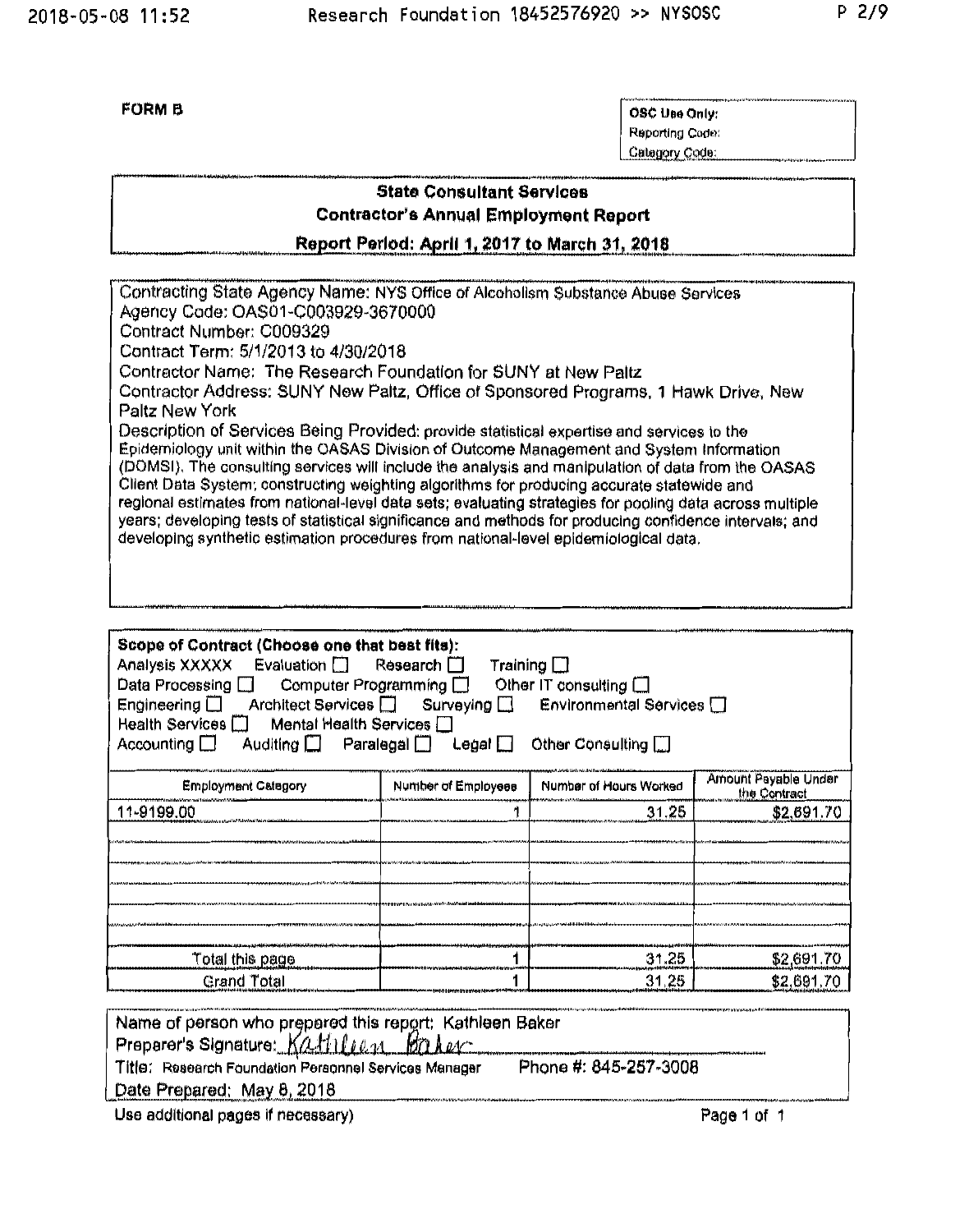# New York State Consultant Services **Contractor's Annual Employment Report**

Report Period: April 1, 2017 to March 31, 2018

| Contracting State Agency Name: NYS Office of Alcoholism and Substance Abuse Services |                                  |                                  |                                                    |
|--------------------------------------------------------------------------------------|----------------------------------|----------------------------------|----------------------------------------------------|
| Contract Number: C003966                                                             |                                  | Agency Business Unit: OAS01      |                                                    |
| Contract Term: 09/01/2013 to 08/31/2018                                              |                                  | Agency Department ID: 3676000    |                                                    |
| Contractor Name: Dulcian, Inc.                                                       |                                  |                                  |                                                    |
| Contractor Address: 701 Amboy Ave. Ste 2 Woodbridge, NJ 07095                        |                                  |                                  |                                                    |
| Description of Services Being Provided: Consultant                                   |                                  |                                  |                                                    |
| Scope of Contract (Choose one that best fits):                                       |                                  |                                  |                                                    |
| Analysis<br>$\Box$ Evaluation                                                        | $\Box$ Research<br>Training      |                                  |                                                    |
| Data Processing<br>$\boxtimes$ Computer Programming                                  |                                  | $\Box$ Other IT consulting       |                                                    |
| Engineering                                                                          | Architect Services □ Surveying   | Environmental Services           |                                                    |
| Health Services<br>Mental Health Services                                            |                                  |                                  |                                                    |
| $\Box$ Accounting<br>Auditing                                                        | $\Box$ Paralegal<br>$\Box$ Legal | Other Consulting                 |                                                    |
| <b>Employment Category</b>                                                           | Number of<br><b>Employees</b>    | Number of<br><b>Hours Worked</b> | <b>Amount Payable</b><br><b>Under the Contract</b> |
| Programmer Analyst II                                                                | 1.00                             | 279.50                           | \$33,540.00                                        |
| Programmer Analyst III                                                               | 1.00                             | 177.00                           | \$24,780.00                                        |
|                                                                                      | 0.00                             | 0.00                             | \$0.00                                             |
|                                                                                      | 0.00                             | 0.00                             | \$0.00                                             |
|                                                                                      | 0.00                             | 0.00                             | \$0.00                                             |
|                                                                                      | 0.00                             | 0.00                             | \$0.00                                             |
|                                                                                      | 0.00                             | 0.00                             | \$0.00                                             |
|                                                                                      | 0.00                             | 0.00                             | \$0.00                                             |
|                                                                                      | 0.00                             | 0.00                             | \$0.00                                             |
|                                                                                      | 0.00                             | 0.00                             | \$0.00                                             |
|                                                                                      | 0.00                             | 0.00                             | \$0.00                                             |
|                                                                                      | 0.00                             | 0.00                             | \$0.00                                             |
|                                                                                      | 0.00                             | 0.00                             | \$0.00                                             |
| <b>Total this Page</b>                                                               | 2.00                             | 456.50                           | \$58,320.00                                        |
| <b>Grand Total</b>                                                                   | 2.00                             | 456                              | \$58,320.00                                        |

/

*\_ ,1*  11

Name of person who prepared this report: Caryl Lee Fisher<br>
Title: Corporation Secretary<br>
Preparer's Signature: (CU, AQ / JUA<br>
Pete Prepared: 05/11/2019

Title: Corporation Secretary

Date Prepared: 05/11/2018

(Use additional pages, if necessary) example the control of the Page 1 of 1

Phone #: 212-595-7223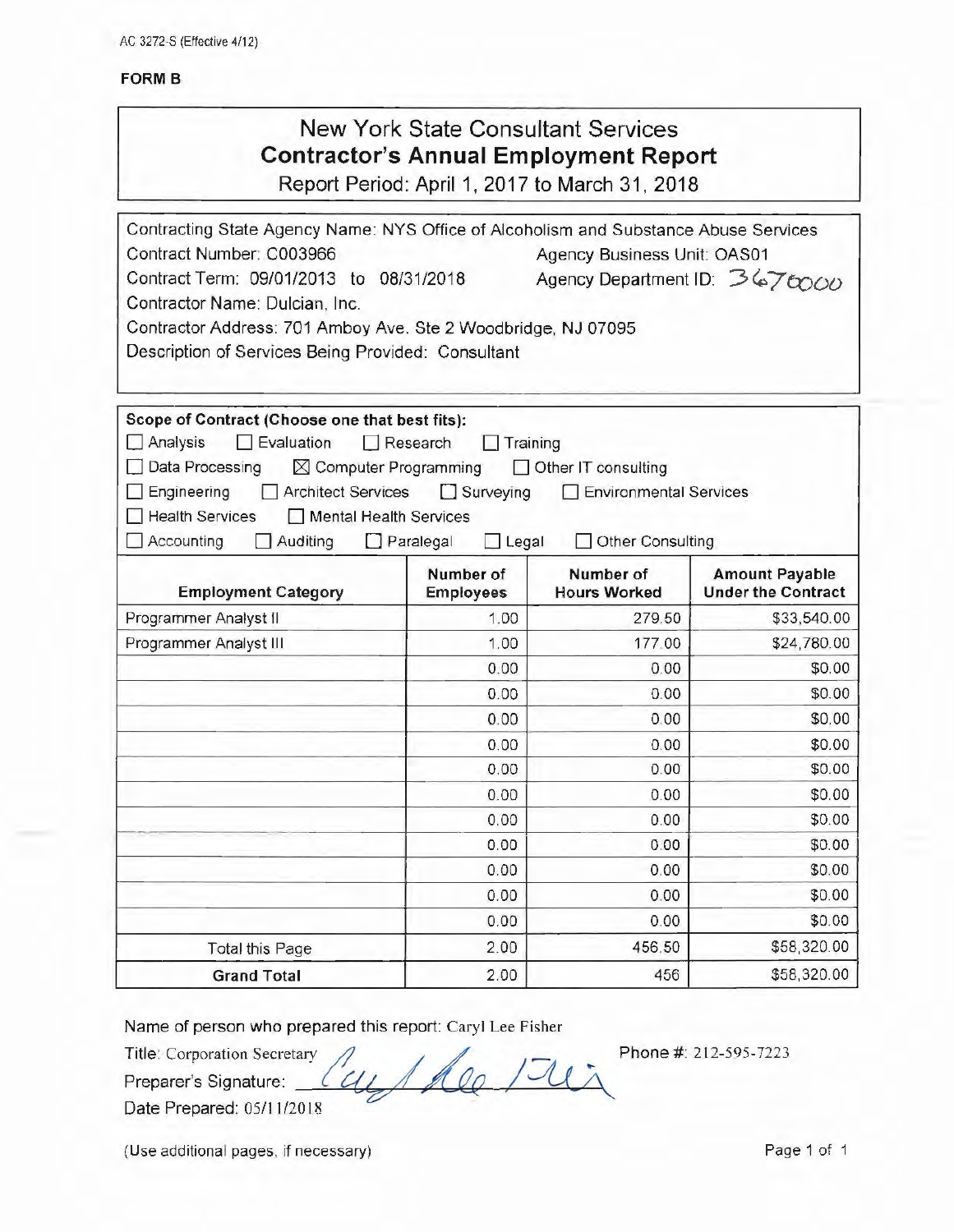# New York State Consultant Services **Contractor's Annual Employment Report**

Report Period: April 1, 2017 to March 31, 2018

| Contracting State Agency Name: NYS Office of Alcoholism & Subtance Abuse Services       |                                       |                               |                               |
|-----------------------------------------------------------------------------------------|---------------------------------------|-------------------------------|-------------------------------|
| Contract Number: C003998                                                                |                                       | Agency Business Unit: OAS01   |                               |
| Contract Term: 3/1/2015 to 2/28/2020                                                    |                                       |                               | Agency Department ID: 36 TUCC |
| Contractor Name: Michelman & Robinson, LLP                                              |                                       |                               |                               |
| Contractor Address: Mr. Raymond Vandenberg, 800 Third AVenue, 24th Floor, New York, New |                                       |                               |                               |
| York 10022                                                                              |                                       |                               |                               |
| Description of Services Being Provided: Consultant                                      |                                       |                               |                               |
|                                                                                         |                                       |                               |                               |
| Scope of Contract (Choose one that best fits):                                          |                                       |                               |                               |
| $\Box$ Analysis<br>$\Box$ Evaluation                                                    | $\Box$ Research<br>Training           |                               |                               |
| □ Data Processing<br>$\Box$ Computer Programming                                        |                                       | $\Box$ Other IT consulting    |                               |
| Engineering<br><b>Architect Services</b>                                                | Surveying<br>$\Box$                   | <b>Environmental Services</b> |                               |
| <b>Health Services</b><br>□ Mental Health Services                                      |                                       |                               |                               |
| $\Box$ Accounting<br>Auditing                                                           | $\boxtimes$ Legal<br>$\Box$ Paralegal | Other Consulting              |                               |
|                                                                                         | Number of                             | Number of                     | <b>Amount Payable</b>         |
| <b>Employment Category</b>                                                              | <b>Employees</b>                      | <b>Hours Worked</b>           | <b>Under the Contract</b>     |
| Partner                                                                                 | 1.00                                  | 44.10                         | \$19,845.00                   |
| Associates                                                                              | 1.00                                  | 62.80                         | \$17,270.00                   |
| Paralegal                                                                               | 1.00                                  | 12.40                         | \$744.00                      |
| Legal Secretary                                                                         | 1.00                                  | 4.00                          | \$0.00                        |
|                                                                                         | 0.00                                  | 0.00                          | \$0.00                        |
|                                                                                         | 0.00                                  | 0.00                          | \$0.00                        |
|                                                                                         | 0.00                                  | 0.00                          | \$0.00                        |
|                                                                                         |                                       |                               |                               |
|                                                                                         | 0.00                                  | 0.00                          | \$0.00                        |
|                                                                                         | 0.00                                  | 0.00                          | \$0.00                        |
|                                                                                         | 0.00                                  | 0.00                          | \$0.00                        |
|                                                                                         | 0.00                                  | 0.00                          | \$0.00                        |
|                                                                                         | 0.00                                  | 0.00                          | \$0.00                        |
|                                                                                         | 0.00                                  | 0.00                          | \$0.00                        |
| Total this Page                                                                         | 4.00                                  | 123.30                        | \$37,859.00                   |

Name of person who prepared this report: Raymond L. Vandenberg

1 Title: Partner  $\begin{pmatrix} 1 \\ 1 \end{pmatrix}$  Phone #: 212.730.7700 Preparer's Signature: Date Prepared: 5/8/2018

(Use additional pages, if necessary) Network and Network in the Page 1 of 1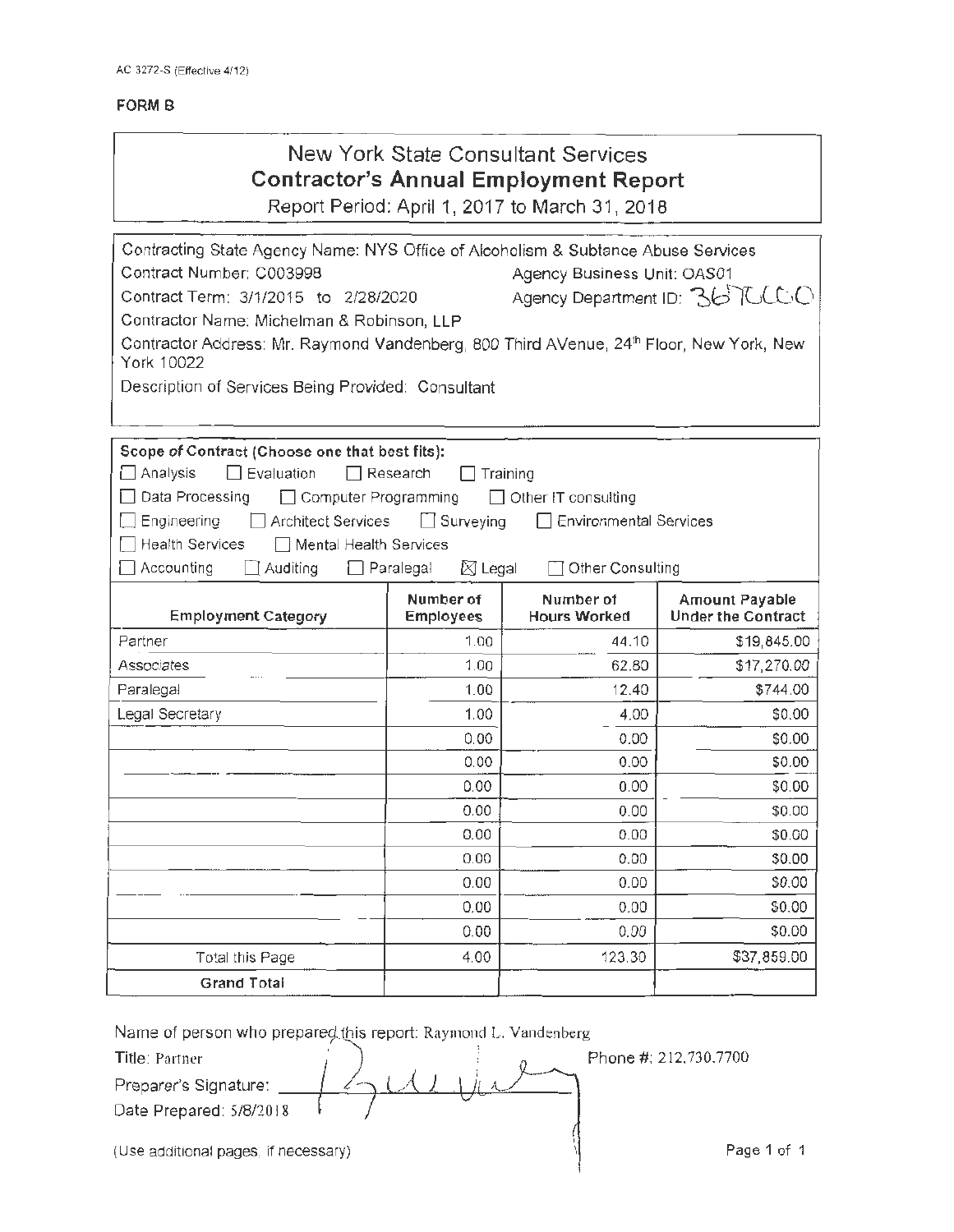| <b>New York State Consultant Services</b><br><b>Contractor's Annual Employment Report</b><br>Report Period: April 1, 2017 to March 31, 2018                                                                                                                                                                                                                  |                                                    |                                                                                                                     |                                                    |  |  |  |
|--------------------------------------------------------------------------------------------------------------------------------------------------------------------------------------------------------------------------------------------------------------------------------------------------------------------------------------------------------------|----------------------------------------------------|---------------------------------------------------------------------------------------------------------------------|----------------------------------------------------|--|--|--|
| Contracting State Agency Name:<br>Contract Number: C004160<br>Contract Term: 11/1/2016 to 10/31/2026<br>Contractor Name: FEi.com, Inc.<br>Contractor Address: 9755 Patuxent Woods Drive, Columbia, MD 21046<br>Description of Services Being Provided: Web Infrastructure for Treatment Services -<br>Prevention and Reporting System - Contract No. C004160 |                                                    | NYS Office of Alcoholism & Substance Abuse<br><b>Agency Business Unit: OAS01</b><br>Agency Department ID: 36 + 6000 |                                                    |  |  |  |
| Scope of Contract (Choose one that best fits):<br>Analysis<br>Evaluation<br>Data Processing<br>Computer Programming<br>$\blacksquare$<br>Engineering<br><b>Architect Services</b><br>$\blacksquare$<br><b>Health Services</b><br>$\Box$ Mental Health Services<br>Accounting<br>Auditing                                                                     | Research<br>$\Box$ Surveying<br>Paralegal<br>Legal | Training<br>$\boxtimes$ Other IT consulting<br><b>Environmental Services</b><br>Other Consulting                    |                                                    |  |  |  |
| <b>Employment Category</b>                                                                                                                                                                                                                                                                                                                                   | <b>Number of</b><br><b>Employees</b>               | Number of<br><b>Hours Worked</b>                                                                                    | <b>Amount Payable</b><br><b>Under the Contract</b> |  |  |  |
| <b>Business Analyst</b>                                                                                                                                                                                                                                                                                                                                      | 4.00                                               | 648.00                                                                                                              | \$94,212.72                                        |  |  |  |
| Developer                                                                                                                                                                                                                                                                                                                                                    | 6.00                                               | 998.30                                                                                                              | \$140,177.42                                       |  |  |  |
| Project Manager                                                                                                                                                                                                                                                                                                                                              | 4.00                                               | 346.10                                                                                                              | \$69,536.34                                        |  |  |  |
| QA/Tester                                                                                                                                                                                                                                                                                                                                                    | 20.00                                              | 752.60                                                                                                              | \$124,529.71                                       |  |  |  |
| Senior Business Analyst                                                                                                                                                                                                                                                                                                                                      | 2.00                                               | 350.10                                                                                                              | \$60,605.81                                        |  |  |  |
| Senior Developer                                                                                                                                                                                                                                                                                                                                             | 8.00                                               | 491.10                                                                                                              | \$87,633.85                                        |  |  |  |
| <b>Technical Architect</b>                                                                                                                                                                                                                                                                                                                                   | 3.00 <sub>1</sub>                                  | 151.00                                                                                                              | \$32,005.96                                        |  |  |  |
| Trainer                                                                                                                                                                                                                                                                                                                                                      | 1.00                                               | 128.30                                                                                                              | \$17,099.82                                        |  |  |  |
|                                                                                                                                                                                                                                                                                                                                                              | 0.00                                               | 0.00                                                                                                                | \$0.00                                             |  |  |  |
|                                                                                                                                                                                                                                                                                                                                                              | 0.00                                               | 0.00                                                                                                                | \$0.00                                             |  |  |  |
|                                                                                                                                                                                                                                                                                                                                                              | 0.00                                               | 0.00                                                                                                                | \$0.00                                             |  |  |  |
|                                                                                                                                                                                                                                                                                                                                                              | 0.00                                               | 0.00                                                                                                                | \$0.00                                             |  |  |  |
| 0.00<br>0.00<br>\$0.00                                                                                                                                                                                                                                                                                                                                       |                                                    |                                                                                                                     |                                                    |  |  |  |
| Total this Page                                                                                                                                                                                                                                                                                                                                              | 48.00                                              | 3,865.50                                                                                                            | \$625,801.63                                       |  |  |  |
| <b>Grand Total</b>                                                                                                                                                                                                                                                                                                                                           | 48.00                                              | 3,865                                                                                                               | \$625,801.63                                       |  |  |  |

Name of person who prepared this report: Nikki Brann-Tyson Title: Senior Associate, Project, Control  $\begin{bmatrix} \text{eport: Nikki Brann-Ty} \\ \text{def} \end{bmatrix}$ 

Preparer's Signature: - *v* rv Date Prepared: 05/15/2018

Phone#: 443.393.2695

(Use additional pages, if necessary) example that the example of the Page 1 of 1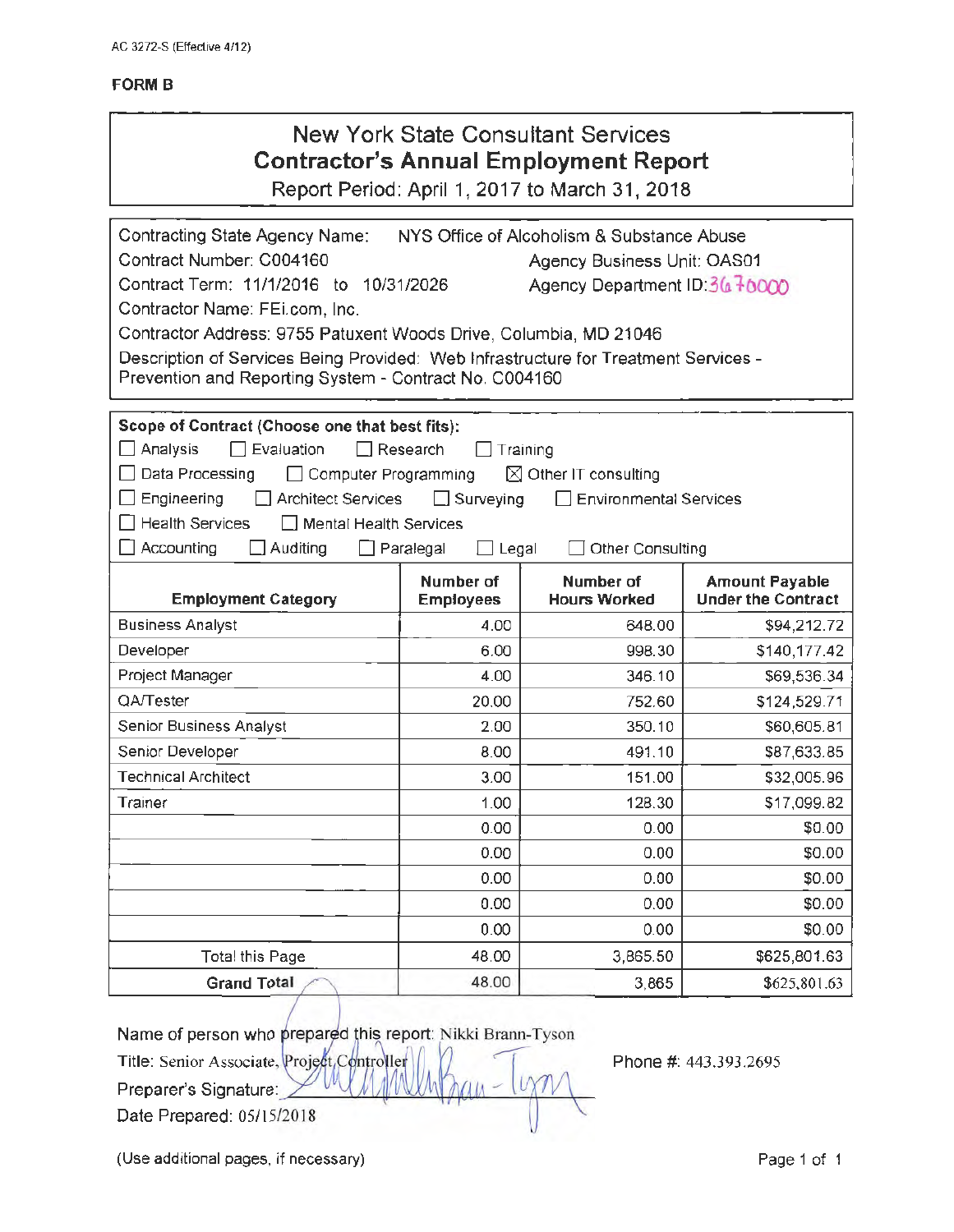# **New York State Consultant Services Contractor's Annual Employment Report**

Report Period: April 1, 2017 to March 31, 2018

| Contracting State Agency Name: NYS Office of Alcoholism & Substance Abuse Services |                                    |                                |                                                                    |
|------------------------------------------------------------------------------------|------------------------------------|--------------------------------|--------------------------------------------------------------------|
| Contract Number: C004243                                                           | Agency Business Unit: OAS01        |                                |                                                                    |
| Contract Term: 6/1/2017 to 5/31/2022                                               |                                    | Agency Department ID: 367 CCCC |                                                                    |
| Contractor Name: Christine Delozier                                                |                                    |                                | * Note: I solely provide services<br>and do not have any employees |
| Contractor Address: 30 Allens Creek Road                                           |                                    |                                |                                                                    |
| Description of Services Being Provided: Consultant                                 |                                    |                                |                                                                    |
|                                                                                    |                                    |                                |                                                                    |
|                                                                                    |                                    |                                | myself or not.                                                     |
| Scope of Contract (Choose one that best fits):                                     |                                    |                                |                                                                    |
| Analysis<br>Evaluation                                                             | $\Box$ Research<br>$\Box$ Training |                                |                                                                    |
| Data Processing<br>Computer Programming                                            | $\Box$                             | Other IT consulting            |                                                                    |
| Engineering<br>□ Architect Services                                                | $\Box$ Surveying                   | <b>Environmental Services</b>  |                                                                    |
| <b>Health Services</b><br>Mental Health Services                                   |                                    |                                |                                                                    |
| Accounting<br>$\Box$ Auditing                                                      | Paralegal<br>$\square$ Legal       | Other Consulting               |                                                                    |
|                                                                                    | Number of                          | Number of                      | <b>Amount Payable</b>                                              |
| <b>Employment Category</b>                                                         | <b>Employees</b>                   | <b>Hours Worked</b>            | <b>Under the Contract</b>                                          |
|                                                                                    | 0.00                               | 0.00                           | \$0.00                                                             |
|                                                                                    | 0.00                               | 0.00                           | \$0.00                                                             |
|                                                                                    | 0.00                               | 0.00                           | \$0.00                                                             |
|                                                                                    | 0.00                               | 0.00                           | \$0.00                                                             |
|                                                                                    | 0.00                               | 0.00                           | \$0.00                                                             |
|                                                                                    | 0.00                               | 0.00                           | \$0.00                                                             |
|                                                                                    | 0.00                               | 0.00                           | \$0.00                                                             |
|                                                                                    | 0.00                               | 0.00                           | \$0.00                                                             |
|                                                                                    | 0.00                               | 0.00                           | \$0.00                                                             |
|                                                                                    | 0.00                               | 0.00                           | \$0.00                                                             |
|                                                                                    | 0.00                               | 0.00                           | \$0.00                                                             |
|                                                                                    | 0.00                               | 0.00                           | \$0.00                                                             |
|                                                                                    | 0.00                               | 0.00                           | \$0.00                                                             |
| Total this Page                                                                    | 0.00                               | 0.00                           | \$0.00                                                             |
| <b>Grand Total</b>                                                                 |                                    |                                |                                                                    |
|                                                                                    |                                    |                                |                                                                    |

Name of person who prepared/this report Title: ' Vli Preparer's Signature: Date Prepared: / /

Phone #: 585-489-9070

(Use additional pages, if necessary)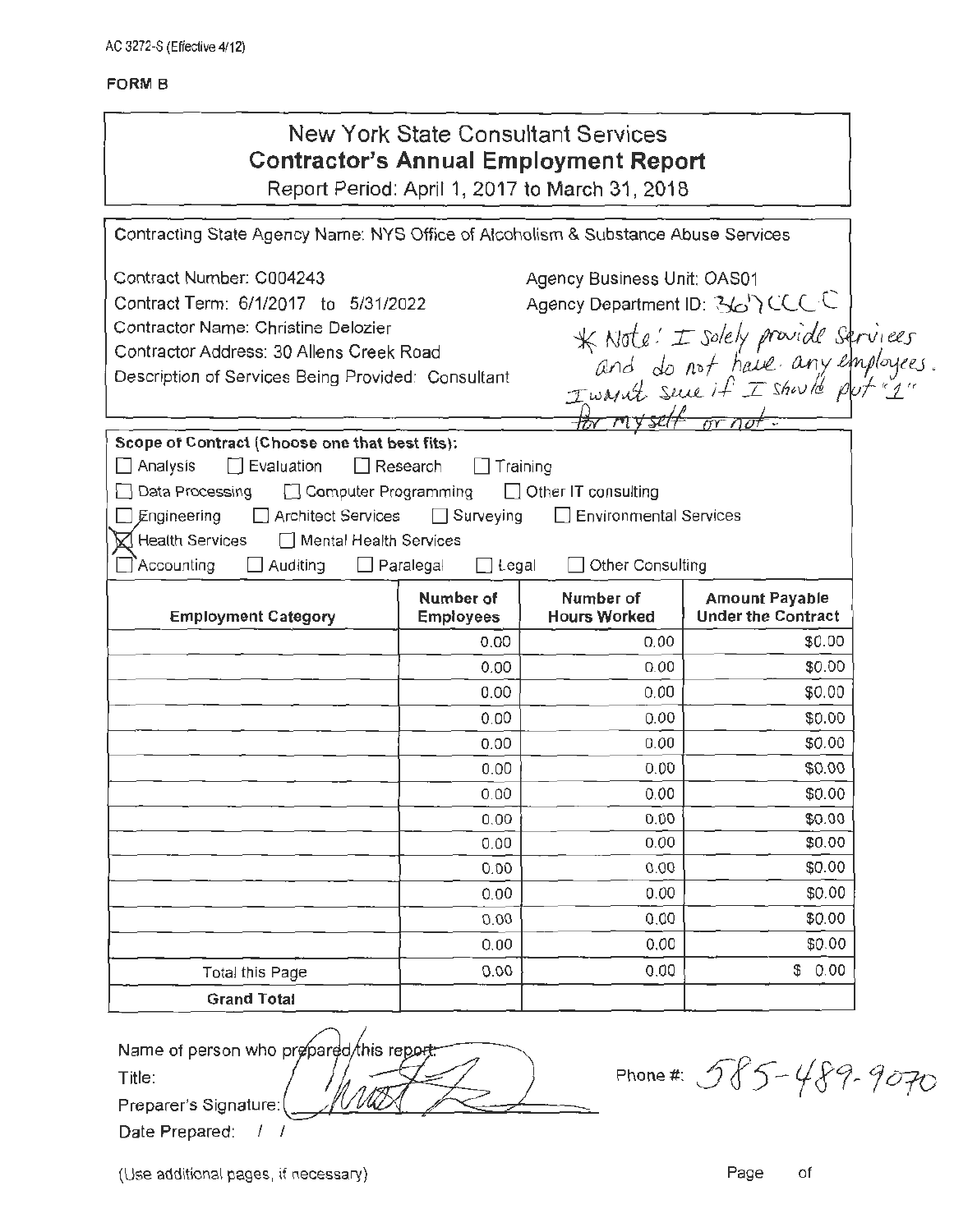## New York State Consultant Services **Contractor's Annual Employment Report**  Report Period: April 1, 2017 to March 31 , 2018

Contracting State Agency Name: NYS Office of Alcoholism & Substance Abuse Services Contract Number: C004259 Agency Business Unit: OAS01 Contract Term: 9/1/2017 to 8/31/2020 Agency Department ID:  $\Im G$   $\cap$ Contractor Name: Research Foundation for Mental Hygiene Contractor Address: 150 Broadway, Menands, NY 12204 Description of Services Being Provided: Consultant Scope of Contract (Choose one that best fits):  $[\overline{X}]$  Analysis  $\Box$  Evaluation  $\Box$  Research  $\Box$  Training □ Data Processing □ Computer Programming □ Other IT consulting  $\Box$  **Engineering**  $\Box$  **Architect Services**  $\Box$  **Surveying**  $\Box$  **Environmental Services**  $\Box$  Health Services  $\Box$  Mental Health Services  $\Box$  Accounting  $\Box$  Auditing  $\Box$  Paralegal  $\Box$  Legal  $\Box$  Other Consulting Number of **Number of Amount Payable**<br>Employees Hours Worked Under the Contract Employment Category | Employees  $13.1111.00$   $\begin{vmatrix} 0 & 0.00 & 0 \end{vmatrix}$  0 0.00 0.00 0  $\begin{vmatrix} 0 & 0.00 & 0 \end{vmatrix}$  0 0.00  $0.00$   $0.00$  \$0.00 0.00 **\$0.00 \$0.00**  $0.00$   $0.00$   $0.00$   $0.00$  $0.00$   $\begin{matrix} 0.00 \end{matrix}$   $\begin{matrix} 0.00 \end{matrix}$   $\begin{matrix} 50.00 \end{matrix}$ 0.00 **0.00** 50.00  $0.00$  \$0.00 \$0.00 0.00 **0.00** 50.00  $0.00$   $0.00$  \$0.00  $0.00$   $0.00$  \$0.00 0.00 **\$0.00 \$0.00** 0.00 **\$0.00** \$0.00 0.00 \$0.00 \$0.00 Total this Page 0.00 0.00 \$ 0.00 Grand Total  $\overline{0}$  0  $\overline{0}$  0  $\overline{0}$  50

Name of person who prepared this report: Laura L. Salvati

Phone#: 518-408-0873

Title: Manager, Sponsored Programs<br>Preparer's Signature: *A alwal* , Salval i Date Prepared:  $5/8/2018$ 

(Use additional pages, if necessary)  $\qquad \qquad$  Page  $1$  of  $1$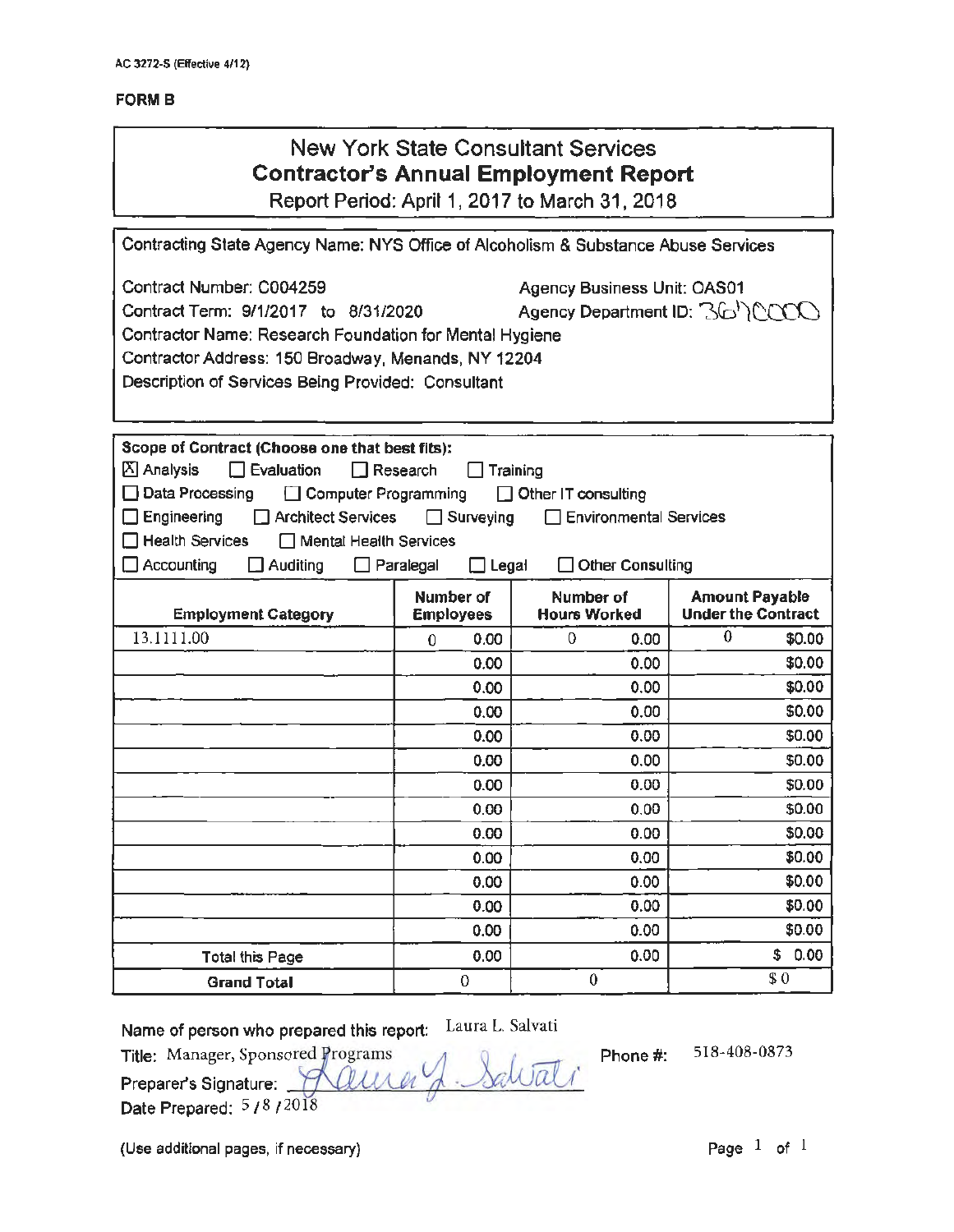FORM 8

OSC Use Only: Reporting Code: Category Code:

## **State Consultant Services Contractor's Annual Employment Report**

Report Period: April 1, 2017 to March 31, 2018

| Contracting State Agency Name:                      | <b>NYS OASAS</b> | Agency Code: 3670000                                                        |
|-----------------------------------------------------|------------------|-----------------------------------------------------------------------------|
| Contract Number: PH66773                            |                  |                                                                             |
| Contract Term: 10/01/2012 to 09/30/2018             |                  |                                                                             |
| Contractor Name: IIT Inc.                           |                  |                                                                             |
|                                                     |                  | Contractor Address 6 CORNISH COURT, SUITE 101, HUNTINGTON STATION, NY 11746 |
| Description of Services Being Provided: IT Services |                  |                                                                             |
|                                                     |                  |                                                                             |

| Scope of Contract (Choose one that best fits):<br>Analysis   Evaluation   Research   Training  <br>Data Processing $\Box$ Computer Programming $\boxtimes$ Cther IT consulting $\Box$<br>Engineering <b>Einstein Architect Services [3]</b> Surveying <b>Einstromental Services</b> El<br>Health Services [1] Mental Health Services [1]<br>Accounting [ Auditing [ Paralegal   Legal   Other Consulting |                                                                                       |         |           |  |  |  |
|----------------------------------------------------------------------------------------------------------------------------------------------------------------------------------------------------------------------------------------------------------------------------------------------------------------------------------------------------------------------------------------------------------|---------------------------------------------------------------------------------------|---------|-----------|--|--|--|
| Entployment Category                                                                                                                                                                                                                                                                                                                                                                                     | Amount Payable Under<br>Number of Hours Worked<br>Number of Employees<br>the Contract |         |           |  |  |  |
| 15-1131.00 Computer Programmers<br>3<br>2664.50<br>225532.99                                                                                                                                                                                                                                                                                                                                             |                                                                                       |         |           |  |  |  |
|                                                                                                                                                                                                                                                                                                                                                                                                          |                                                                                       |         |           |  |  |  |
| Total this page                                                                                                                                                                                                                                                                                                                                                                                          | 3                                                                                     | 2664.50 | 225532.99 |  |  |  |

| Name of person who prepared this report: Dinesh Gulati |                           |  |
|--------------------------------------------------------|---------------------------|--|
| Preparer's Signature: All Julet                        |                           |  |
| Title: Managing Director                               | Phone #: 631-254-8600 215 |  |
| Date Prepared: 4/17/2018                               |                           |  |
|                                                        |                           |  |

Use additional pages if necessary)

Page 1 of 1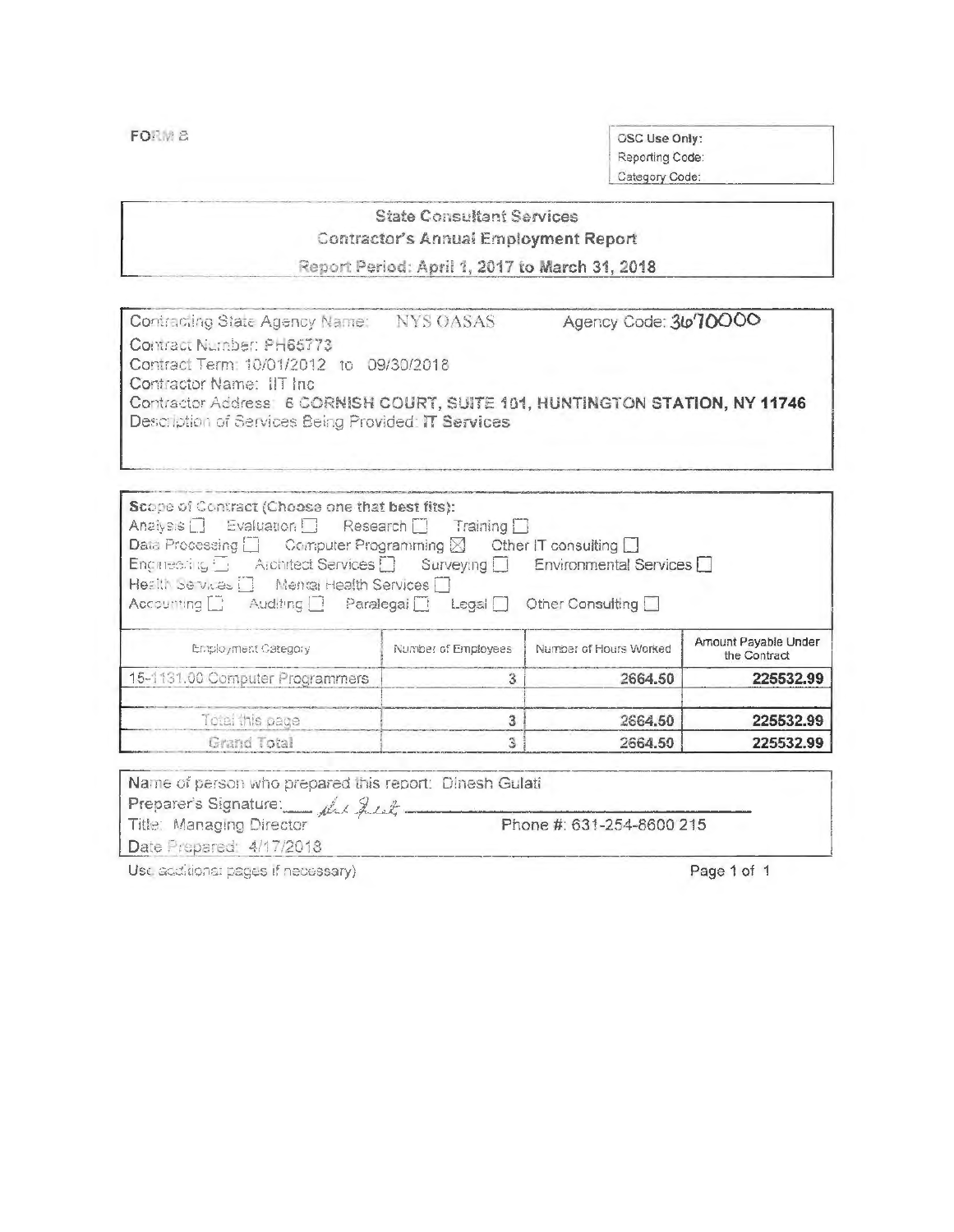## New York State Consultant Services **Contractor's Annual Employment Report**  Report Period: April 1, 2017 to March 31, 2018

| <b>Contracting State Agency Name:</b><br>NYS Office of Alcoholism and Substance Abuse Services |                               |                                         |                                                    |  |  |
|------------------------------------------------------------------------------------------------|-------------------------------|-----------------------------------------|----------------------------------------------------|--|--|
| Contract Number: PH65775                                                                       | Agency Business Unic OV+50/   |                                         |                                                    |  |  |
| Contract Term: 11/1/2012 to 10/31/2018                                                         |                               |                                         | Agency Department ID: 3670000                      |  |  |
| Contractor Name: NTT DATA, Inc.                                                                |                               |                                         |                                                    |  |  |
| Contractor Address: 18 Corporate Woods Blvd., Albany,                                          |                               |                                         |                                                    |  |  |
| NY 12211<br>Description of Services Being Provided: Consulting Services                        |                               |                                         |                                                    |  |  |
|                                                                                                |                               |                                         |                                                    |  |  |
|                                                                                                |                               |                                         |                                                    |  |  |
| Scope of Contract (Choose one that best fits):                                                 |                               |                                         |                                                    |  |  |
| Analysis<br>Evaluation                                                                         | Research                      | Training                                |                                                    |  |  |
| Data Processing                                                                                | <b>Computer Programming</b>   | $\boxtimes$ Other IT consulting         |                                                    |  |  |
| Engineering<br><b>Architect Services</b>                                                       | Surveying                     |                                         | <b>Environmental Services</b>                      |  |  |
| <b>Health Services</b>                                                                         | <b>Mental Health Services</b> |                                         |                                                    |  |  |
| Accounting<br>Auditing                                                                         | Paralegal                     | Legal<br>$\Box$                         | ◯ Other Consulting                                 |  |  |
|                                                                                                |                               |                                         |                                                    |  |  |
| <b>Employment Category</b>                                                                     | Number of<br><b>Employees</b> | <b>Number of</b><br><b>Hours Worked</b> | <b>Amount Payable</b><br><b>Under the Contract</b> |  |  |
| Computer Occupations, All Others                                                               | $\overline{2}$                | 1344.5                                  | \$99,331.66                                        |  |  |
|                                                                                                |                               |                                         |                                                    |  |  |
|                                                                                                |                               |                                         |                                                    |  |  |
|                                                                                                |                               |                                         |                                                    |  |  |
|                                                                                                |                               |                                         |                                                    |  |  |
|                                                                                                |                               |                                         |                                                    |  |  |
|                                                                                                |                               |                                         |                                                    |  |  |
|                                                                                                |                               |                                         |                                                    |  |  |
|                                                                                                |                               |                                         |                                                    |  |  |
|                                                                                                |                               |                                         |                                                    |  |  |
|                                                                                                |                               |                                         |                                                    |  |  |
| Total this page                                                                                | $\overline{2}$                | 1344.5                                  | \$99,331.66                                        |  |  |
| <b>Grand Total</b><br>$\overline{2}$<br>1344.5<br>\$99,331.66                                  |                               |                                         |                                                    |  |  |

Name of person who prepared this report: Carol Fitzgerald

Title: Delivery Director

Grand Total<br>
Name of person who prepared this report: Carol Fitzgeral<br>
Title: Delivery Director<br>
Preparer's Signature: Contel Lettegeral Q<br>
Date Prepared: 4/19/18

Date Prepared: 4/19/18

(Use additional pages, if necessary)

Phone#: 518-815-2057

Page 1 of 1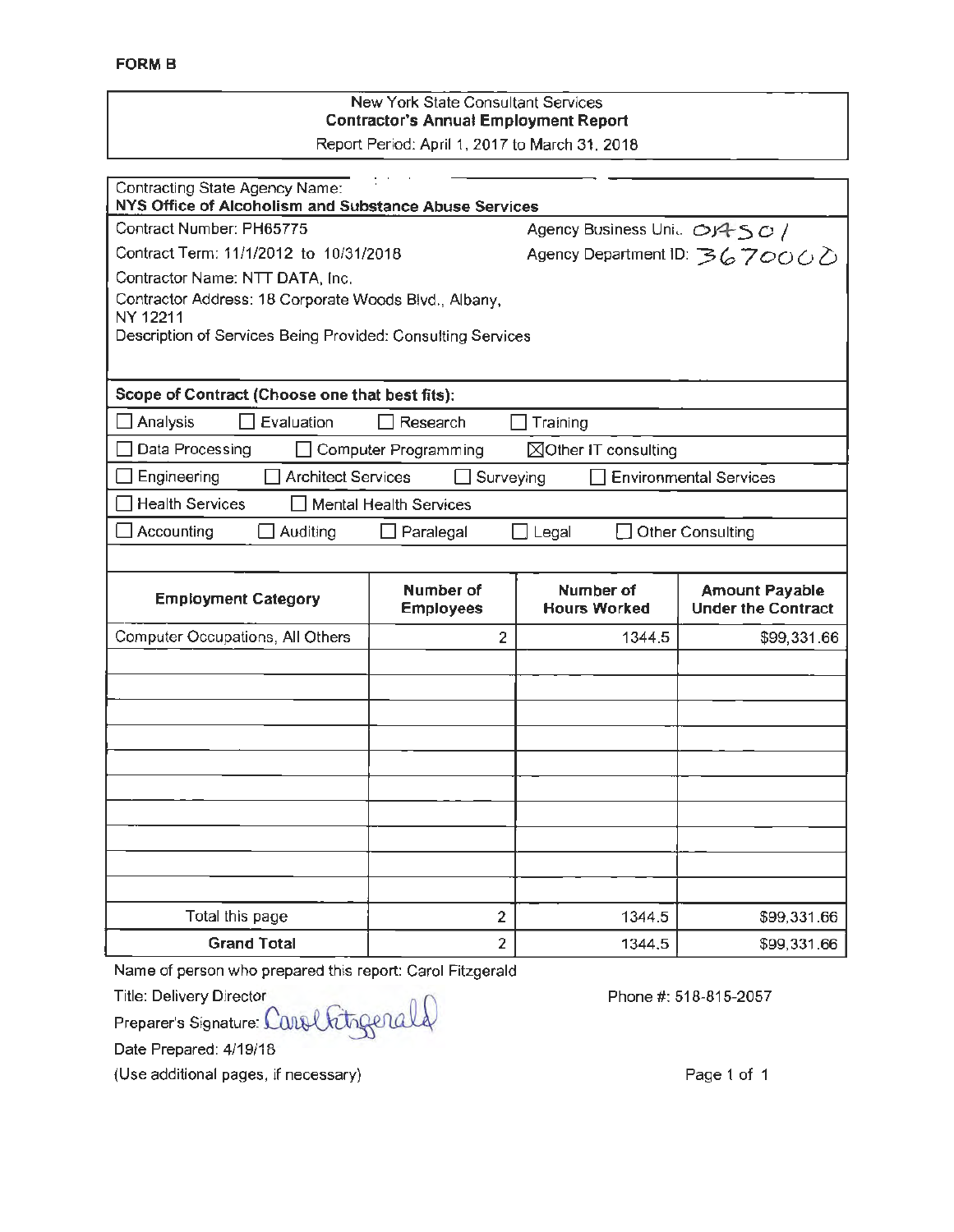| <b>New York State Consultant Services</b><br><b>Contractor's Annual Employment Report</b><br>Report Period: April 1, 2017 to March 31, 2018                                                                                                                                                                                                                                                                                                                        |                               |                                  |                                                    |  |
|--------------------------------------------------------------------------------------------------------------------------------------------------------------------------------------------------------------------------------------------------------------------------------------------------------------------------------------------------------------------------------------------------------------------------------------------------------------------|-------------------------------|----------------------------------|----------------------------------------------------|--|
| Contracting State Agency Name: NYS OASAS (ITS)<br>Contract Number: PH65776<br><b>Agency Business Unit:</b><br>Contract Term: 11/01/2012 to 10/31/2018<br>Agency Department ID: 3to 100000<br><b>Contractor Name: Knowledge Builders Inc.</b><br>Contractor Address: 1977 Western Avenue; Ste #1; Albany, NY - 12203<br>Description of Services Being Provided: Programmer                                                                                          |                               |                                  |                                                    |  |
| Scope of Contract (Choose one that best fits):<br>$\boxtimes$ Evaluation<br>$\boxtimes$ Analysis<br>$\Box$ Research<br>Training<br>$\boxtimes$ Data Processing<br>$\boxtimes$ Computer Programming<br>□ Other IT consulting<br>Engineering<br>Architect Services<br>$\Box$ Surveying<br><b>Environmental Services</b><br><b>Health Services</b><br>∃ Mental Health Services<br>$\square$ Legal<br>□ Other Consulting<br>Accounting<br>Auditing<br>$\Box$ Paralegal |                               |                                  |                                                    |  |
| <b>Employment Category</b>                                                                                                                                                                                                                                                                                                                                                                                                                                         | Number of<br><b>Employees</b> | Number of<br><b>Hours Worked</b> | <b>Amount Payable</b><br><b>Under the Contract</b> |  |
| 15-1132                                                                                                                                                                                                                                                                                                                                                                                                                                                            | 1                             | 1,984.00                         | \$144,792.32                                       |  |
|                                                                                                                                                                                                                                                                                                                                                                                                                                                                    | 0.00                          | 0.00                             | \$0.00                                             |  |
|                                                                                                                                                                                                                                                                                                                                                                                                                                                                    | 0.00                          | 0.00                             | \$0.00                                             |  |
|                                                                                                                                                                                                                                                                                                                                                                                                                                                                    | 0.00                          | 0.00                             | \$0.00                                             |  |
|                                                                                                                                                                                                                                                                                                                                                                                                                                                                    | 0.00                          | 0.00                             | \$0.00                                             |  |
|                                                                                                                                                                                                                                                                                                                                                                                                                                                                    | 0.00                          | 0.00                             | \$0.00                                             |  |
|                                                                                                                                                                                                                                                                                                                                                                                                                                                                    | 0.00                          | 0.00                             | \$0.00                                             |  |
|                                                                                                                                                                                                                                                                                                                                                                                                                                                                    | 0.00                          | 0.00                             | \$0.00                                             |  |
|                                                                                                                                                                                                                                                                                                                                                                                                                                                                    | 0.00                          | 0.00                             | \$0.00                                             |  |
|                                                                                                                                                                                                                                                                                                                                                                                                                                                                    | 0.00                          | 0.00                             | \$0.00                                             |  |
|                                                                                                                                                                                                                                                                                                                                                                                                                                                                    | 0.00                          | 0.00                             | \$0.00                                             |  |
|                                                                                                                                                                                                                                                                                                                                                                                                                                                                    | 0.00                          | 0.00                             | \$0.00                                             |  |
|                                                                                                                                                                                                                                                                                                                                                                                                                                                                    | 0.00                          | 0.00                             | \$0.00                                             |  |
| <b>Total this Page</b>                                                                                                                                                                                                                                                                                                                                                                                                                                             | 1                             | 1,984.00                         | \$144,792.32                                       |  |
| <b>Grand Total</b>                                                                                                                                                                                                                                                                                                                                                                                                                                                 | 1                             | 1,984.00                         | \$144,792.32                                       |  |

Name of person who prepared this report: Sanjay Kapalli

Title: Executive Vice President

Phone#: 518-810-7478

Preparer's Signature: - - -------

Date Prepared: 04/18/2018

(Use additional pages, if necessary)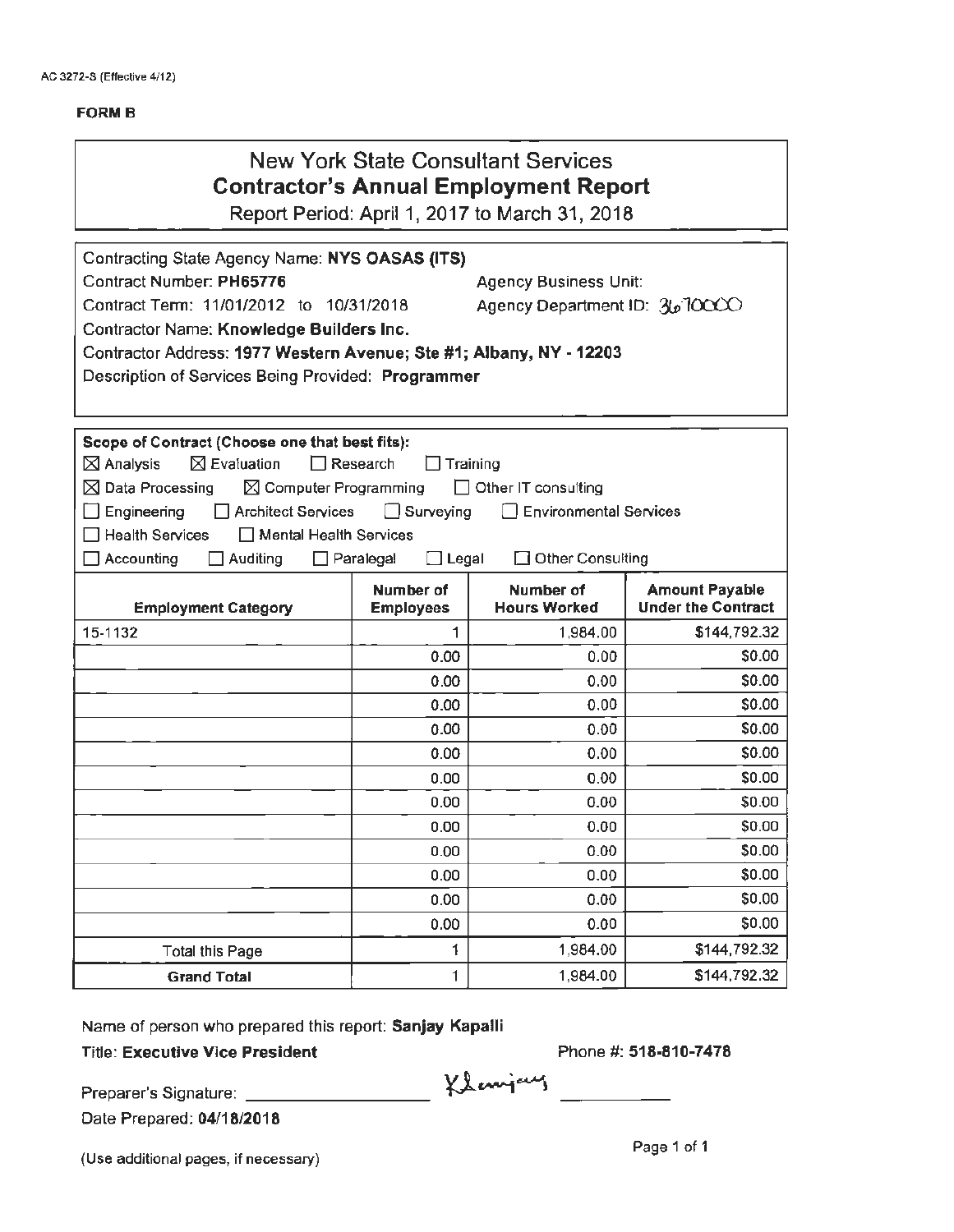| New York State Consultant Services<br><b>Contractor's Annual Employment Report</b><br>Report Period: April 1, 2017 to March 31, 2018                                                                                                                                                                                                                                                                                                                                                         |                        |                      |                              |  |  |  |
|----------------------------------------------------------------------------------------------------------------------------------------------------------------------------------------------------------------------------------------------------------------------------------------------------------------------------------------------------------------------------------------------------------------------------------------------------------------------------------------------|------------------------|----------------------|------------------------------|--|--|--|
|                                                                                                                                                                                                                                                                                                                                                                                                                                                                                              |                        |                      |                              |  |  |  |
| Contracting State Agency Name: NYS OASAS (ITS)<br>Contract Number: PH65776<br><b>Agency Business Unit:</b><br>Contract Term: 11/01/2012 to 10/31/2018<br>OOOO For The Partment ID: 3670000<br>Contractor Name: Knowledge Builders Inc.<br>Contractor Address: 1977 Western Avenue; Ste #1; Albany, NY - 12203<br>Description of Services Being Provided: Project Manager                                                                                                                     |                        |                      |                              |  |  |  |
| Scope of Contract (Choose one that best fits):<br>$\boxtimes$ Analysis<br>$\boxtimes$ Evaluation<br>$\Box$ Research<br>Training<br>$\boxtimes$ Data Processing<br>$\boxtimes$ Computer Programming<br>$\Box$ Other IT consulting<br>Engineering<br><b>Architect Services</b><br>$\Box$ Surveying<br><b>Environmental Services</b><br><b>Health Services</b><br><b>Mental Health Services</b><br>$\Box$ Accounting<br>$\Box$ Legal<br>$\Box$ Auditing<br>$\Box$ Paralegal<br>Other Consulting |                        |                      |                              |  |  |  |
| Number of<br>Number of<br><b>Amount Payable</b><br><b>Hours Worked</b><br><b>Under the Contract</b><br><b>Employment Category</b><br><b>Employees</b>                                                                                                                                                                                                                                                                                                                                        |                        |                      |                              |  |  |  |
| 15-1199.09                                                                                                                                                                                                                                                                                                                                                                                                                                                                                   | 1                      | 1,427.50             | \$135,498.30                 |  |  |  |
|                                                                                                                                                                                                                                                                                                                                                                                                                                                                                              | 0.00                   | 0.00                 | \$0.00                       |  |  |  |
|                                                                                                                                                                                                                                                                                                                                                                                                                                                                                              | 0.00                   | 0.00                 | \$0.00                       |  |  |  |
|                                                                                                                                                                                                                                                                                                                                                                                                                                                                                              | 0.00                   | 0.00                 | \$0.00                       |  |  |  |
|                                                                                                                                                                                                                                                                                                                                                                                                                                                                                              | 0.00                   | 0.00                 | \$0.00                       |  |  |  |
|                                                                                                                                                                                                                                                                                                                                                                                                                                                                                              | 0.00                   | 0.00                 | \$0.00                       |  |  |  |
|                                                                                                                                                                                                                                                                                                                                                                                                                                                                                              | \$0.00<br>0.00<br>0.00 |                      |                              |  |  |  |
| 0.00<br>0.00                                                                                                                                                                                                                                                                                                                                                                                                                                                                                 |                        |                      |                              |  |  |  |
|                                                                                                                                                                                                                                                                                                                                                                                                                                                                                              |                        |                      | \$0.00                       |  |  |  |
|                                                                                                                                                                                                                                                                                                                                                                                                                                                                                              | 0.00                   | 0.00                 | \$0.00                       |  |  |  |
|                                                                                                                                                                                                                                                                                                                                                                                                                                                                                              | 0.00                   | 0.00                 | \$0.00                       |  |  |  |
|                                                                                                                                                                                                                                                                                                                                                                                                                                                                                              | 0.00                   | 0.00                 | \$0.00                       |  |  |  |
|                                                                                                                                                                                                                                                                                                                                                                                                                                                                                              | 0.00                   | 0.00                 | \$0.00                       |  |  |  |
|                                                                                                                                                                                                                                                                                                                                                                                                                                                                                              | 0.00                   | 0.00                 | \$0.00                       |  |  |  |
| <b>Total this Page</b><br><b>Grand Total</b>                                                                                                                                                                                                                                                                                                                                                                                                                                                 | 1<br>1                 | 1,427.50<br>1,427.50 | \$135,498.30<br>\$135,498.30 |  |  |  |

Name of person who prepared this report: Sanjay Kapalli

Title: Executive Vice President

Phone#: 518-810-7478

Preparer's Signature: \_\_\_\_\_\_\_\_ \_

Date Prepared: 04/18/2018

(Use additional pages, if necessary)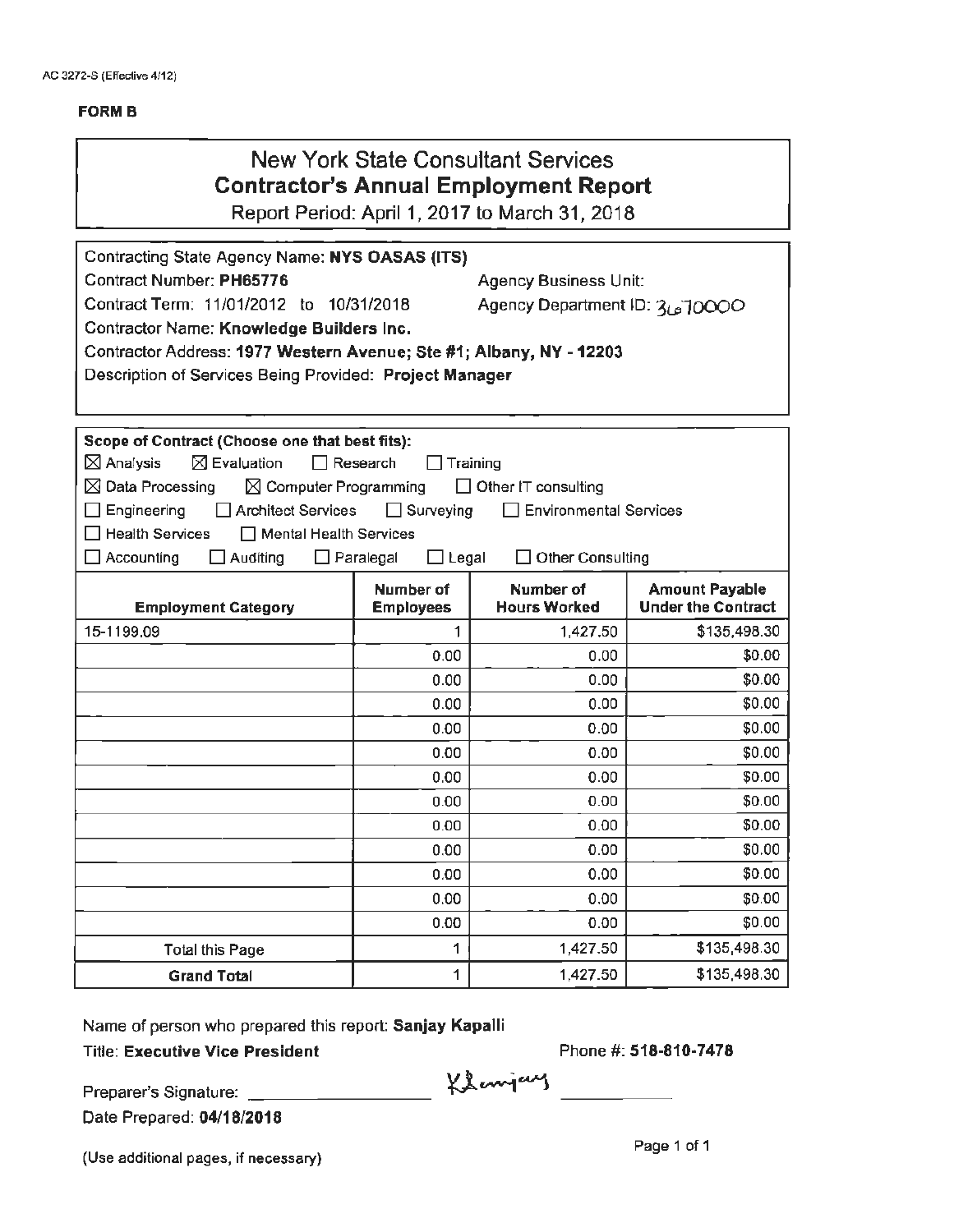## FORM 8

# New York State Consultant Services **Contractor's Annual Employment Report**

Report Period: April 1, 2017 to March 31, 2018

| Contracting State Agency Name: Office of Alcoholism & Substance Abuse Services<br>Contract Number: PH65780<br>Agency Business Unit: OAS01<br>Contract Term: 11/1/2012 to 10/31/18<br>Agency Department ID:<br>Contractor Name: MVP Consulting Plus, Inc.<br>3670000<br>Contractor Address: 435 New Karner Road Albany, NY 12205<br>Description of Services Being Provided: Computer Consulting (Various) |       |        |             |  |  |
|----------------------------------------------------------------------------------------------------------------------------------------------------------------------------------------------------------------------------------------------------------------------------------------------------------------------------------------------------------------------------------------------------------|-------|--------|-------------|--|--|
| Scope of Contract (Choose one that best fits):<br>$\Box$ Analysis<br>Evaluation<br>$\Box$ Research<br>Training<br>Data Processing<br>□ Computer Programming<br>⊠ Other IT consulting<br>Engineering<br>Architect Services<br>$\Box$ Surveying<br><b>Environmental Services</b><br>Health Services<br>Mental Health Services<br>Accounting<br>Auditing<br>] Paralegal<br>Other Consulting<br>] Legal      |       |        |             |  |  |
| Number of<br>Amount Payable<br>Number of<br><b>Under the Contract</b><br><b>Hours Worked</b><br><b>Employment Category</b><br>Employees                                                                                                                                                                                                                                                                  |       |        |             |  |  |
| 15-1151.00                                                                                                                                                                                                                                                                                                                                                                                               | 1.00  | 159.00 | \$13,753.50 |  |  |
|                                                                                                                                                                                                                                                                                                                                                                                                          | 0.00  | 0.00   | \$0.00      |  |  |
|                                                                                                                                                                                                                                                                                                                                                                                                          | 0.00. | 0.00   | \$0.00      |  |  |
|                                                                                                                                                                                                                                                                                                                                                                                                          | 0,00  | 0.00   | \$0.00      |  |  |
|                                                                                                                                                                                                                                                                                                                                                                                                          | 0.00. | 0.00.  | \$0.00      |  |  |
|                                                                                                                                                                                                                                                                                                                                                                                                          | 0.00  | 0.00   | \$0.00      |  |  |
|                                                                                                                                                                                                                                                                                                                                                                                                          | 0.00  | 0.00   | \$0.00      |  |  |
|                                                                                                                                                                                                                                                                                                                                                                                                          | 0.00  | 0.00   | \$0.00      |  |  |
|                                                                                                                                                                                                                                                                                                                                                                                                          | 0.00. | 0.00   | \$0.00      |  |  |
|                                                                                                                                                                                                                                                                                                                                                                                                          | 0.00  | 0.00   | \$0.00      |  |  |
|                                                                                                                                                                                                                                                                                                                                                                                                          | 0.00  | 0.00   | \$0.00      |  |  |
|                                                                                                                                                                                                                                                                                                                                                                                                          | 0.00  | 0.00   | \$0.00      |  |  |
|                                                                                                                                                                                                                                                                                                                                                                                                          | 0.00  | 0.00   | \$0.00      |  |  |
| Total this Page                                                                                                                                                                                                                                                                                                                                                                                          | 1.00  | 159.00 | \$13,753.50 |  |  |
| <b>Grand Total</b>                                                                                                                                                                                                                                                                                                                                                                                       | 1.00  | 159    | \$13,753.50 |  |  |

Name of person who prepared this report: Ilakumari N. Patel

Title: CEO/CFO **Phone #: 518-218-1700** 

Preparer's Signature:  $\overline{L} \sim \sqrt{2} L_+$ 

Date Prepared: 4/25/2018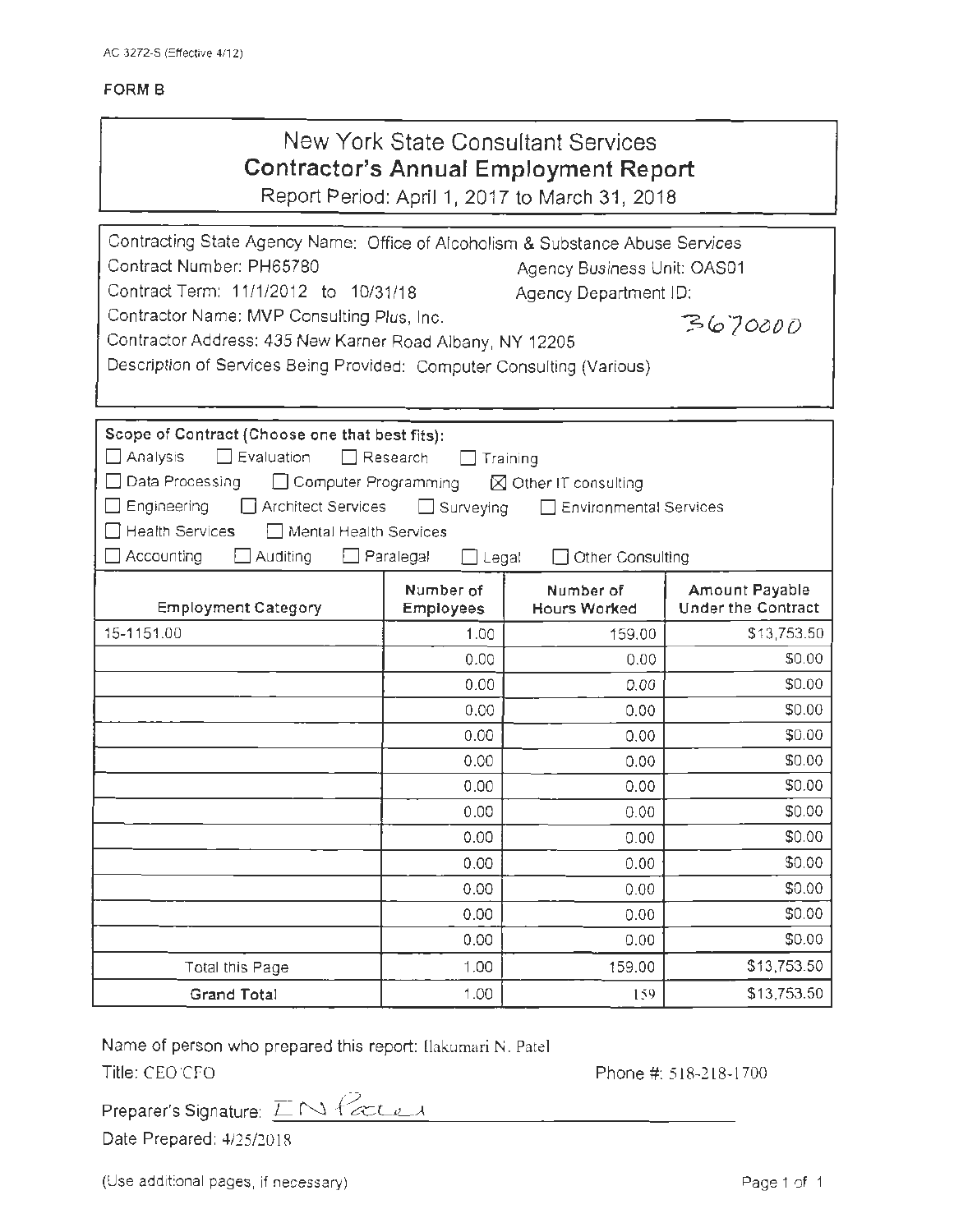| New York State Consultant Services<br><b>Contractor's Annual Employment Report</b><br>Report Period: April 1, 2017 to March 31, 2018                                                                                                                                                                                                                                                                                                   |                        |                                  |                                                    |  |  |
|----------------------------------------------------------------------------------------------------------------------------------------------------------------------------------------------------------------------------------------------------------------------------------------------------------------------------------------------------------------------------------------------------------------------------------------|------------------------|----------------------------------|----------------------------------------------------|--|--|
| Contracting State Agency Name: Office of Alcoholism and Substance Abuse Services<br>Contract Number: PH 65782<br>Agency Business Unit: OAS01<br>Contract Term: 11/01/2012 to 10/31/2018<br>Agency Department ID: 3670000<br>Contractor Name: PSI INTERNATIONAL Inc.<br>Contractor Address: 11200 Waples Mill Road, Suite 200 Fairfax VA 22030<br>Description of Services Being Provided: IT Services                                   |                        |                                  |                                                    |  |  |
| Scope of Contract (Choose one that best fits):<br>$\Box$ Analysis<br>$\Box$ Evaluation<br>$\Box$ Research<br>Training<br>$\Box$ Data Processing<br>Computer Programming<br>$\boxtimes$ Other IT consulting<br>$\Box$ Engineering<br>□ Architect Services □ Surveying<br>Environmental Services<br>$\Box$ Health Services<br>□ Mental Health Services<br>Accounting<br>Auditing<br>$\Box$ Paralegal<br>$\Box$ Legal<br>Other Consulting |                        |                                  |                                                    |  |  |
| <b>Employment Category</b>                                                                                                                                                                                                                                                                                                                                                                                                             | Number of<br>Employees | Number of<br><b>Hours Worked</b> | <b>Amount Payable</b><br><b>Under the Contract</b> |  |  |
| Business Analyst - Senior                                                                                                                                                                                                                                                                                                                                                                                                              | 1                      | 1,867.00                         | \$106,306.98                                       |  |  |
| Total this Page                                                                                                                                                                                                                                                                                                                                                                                                                        | 1                      | 1,867.00                         | \$106,306.98                                       |  |  |
| <b>Grand Total</b>                                                                                                                                                                                                                                                                                                                                                                                                                     | 1                      | 1,867.00                         | \$106,306.98                                       |  |  |

Name of person who prepared this report: Quy Nguyen

Title: CONTROLLER

Phone #: 703-621-5855

Preparer's Signature:  $Q_{\mu\nu}$   $_{\mu}$   $_{\mu}$   $_{\nu}$   $_{\mu}$ 

Date Prepared: 05/8/2018

(Use additional pages, if necessary) **Page 01** of 01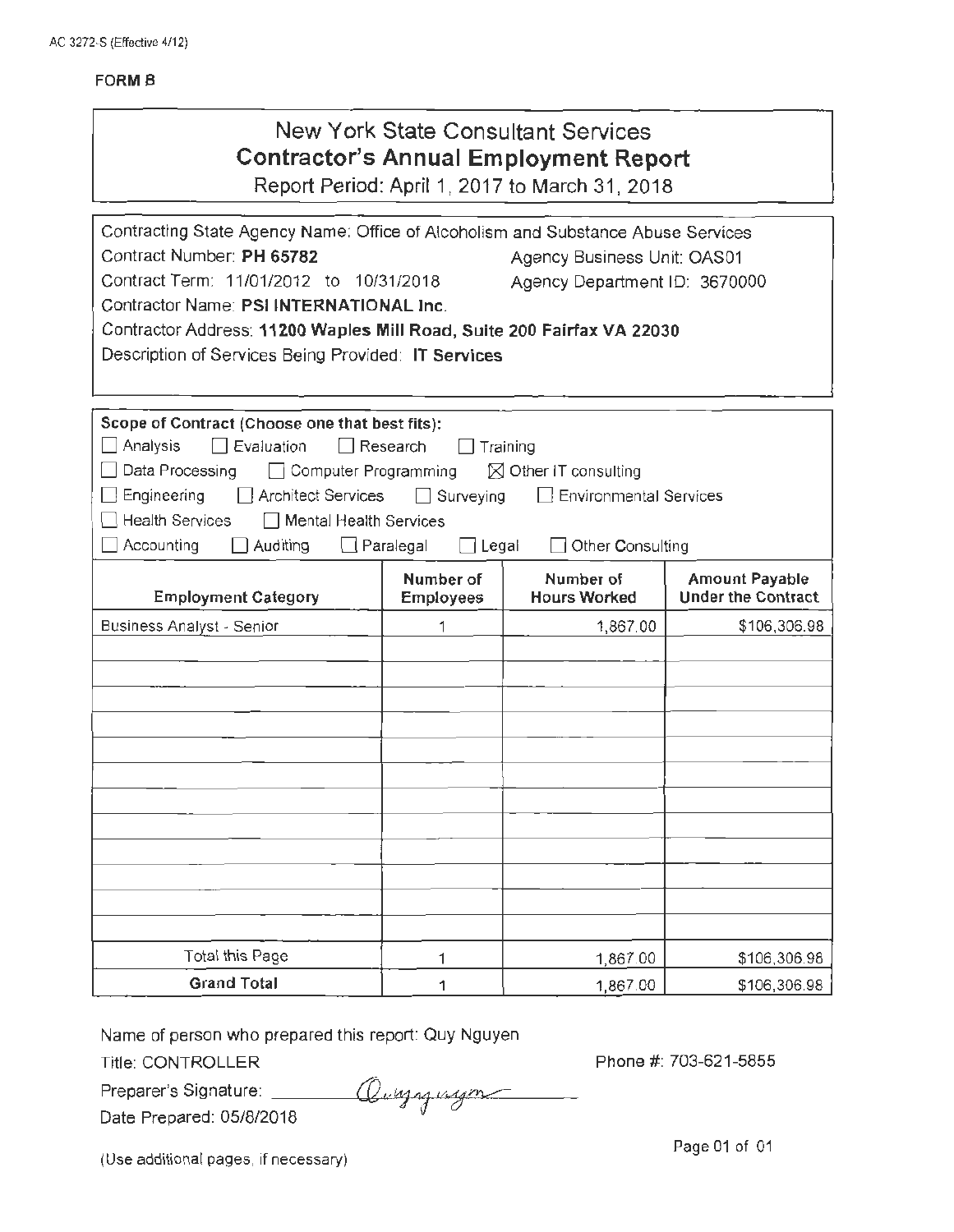## New York State Consultant Services Contractor's Annual Employment Report Report Period: April 1, 2017 to March 31, 2018

| Contracting State Agency Name:<br>NYS CASAS                                         |                               |  |  |  |  |
|-------------------------------------------------------------------------------------|-------------------------------|--|--|--|--|
| Contract Number: PNZ&SAB                                                            | Agency Business Unit: 0A501   |  |  |  |  |
| Agency Department ID: 3670000<br>Contract Term: $\frac{3}{17}$ to $\frac{2}{28}$ IF |                               |  |  |  |  |
| Contractor Name: New York State Technology Enterprise Corporation (NYSTEC)          |                               |  |  |  |  |
| Contractor Address: 500 Avery Lane, Suite A, Rome, NY 13441                         |                               |  |  |  |  |
| Description of Services Being Provided:                                             |                               |  |  |  |  |
| CHR Procurement assistance                                                          |                               |  |  |  |  |
| Scope of Contract (Choose one that best fits):                                      |                               |  |  |  |  |
| Evaluation<br>$\Box$ Analysis<br>L   Research                                       | Training                      |  |  |  |  |
| $\boxtimes$ Other IT consulting<br>Data Processing<br>$\Box$ Computer Programming   |                               |  |  |  |  |
| Engineering<br><b>Architect Services</b><br>$\Box$ Surveying                        | <b>Environmental Services</b> |  |  |  |  |
| $\Box$ Health Services<br>Mental Health Services                                    |                               |  |  |  |  |
| $\Box$ Accounting<br>Auditing<br>$\Box$ Paralegal                                   | Other Consulting<br>Legal     |  |  |  |  |

| <b>Employment Category</b>                                                                                                                           | Number of<br><b>Employees</b> | Number of hours to be<br>worked | <b>Amount Payable Under</b><br>the Contract |  |
|------------------------------------------------------------------------------------------------------------------------------------------------------|-------------------------------|---------------------------------|---------------------------------------------|--|
| 11-3021.00 Computer and<br>Information Systems Manager                                                                                               |                               | 621.5                           | 3/12,289.78                                 |  |
| Total this page                                                                                                                                      |                               | 621.5                           | 5112,289.78                                 |  |
| <b>Grand Total</b>                                                                                                                                   |                               | 621.5                           | \$112, 289.78                               |  |
| Name of person who prepared this report: Michael J. Tallman<br>Phone #: 315-334-7843<br><b>Title: Contracts Administrator</b><br>mtallman@nystec.com |                               |                                 |                                             |  |

Title: Contracts Administrator<br>Preparer's Signature: Michil Juli

Date Prepared: 5/8/2018

(Use additional pages, if necessary)  $\overline{\phantom{A}}$   $\overline{\phantom{A}}$   $\overline{\phantom{A}}$   $\overline{\phantom{A}}$   $\overline{\phantom{A}}$   $\overline{\phantom{A}}$   $\overline{\phantom{A}}$   $\overline{\phantom{A}}$   $\overline{\phantom{A}}$   $\overline{\phantom{A}}$   $\overline{\phantom{A}}$   $\overline{\phantom{A}}$   $\overline{\phantom{A}}$   $\overline{\phantom{A}}$   $\overline{\phantom{A}}$   $\overline$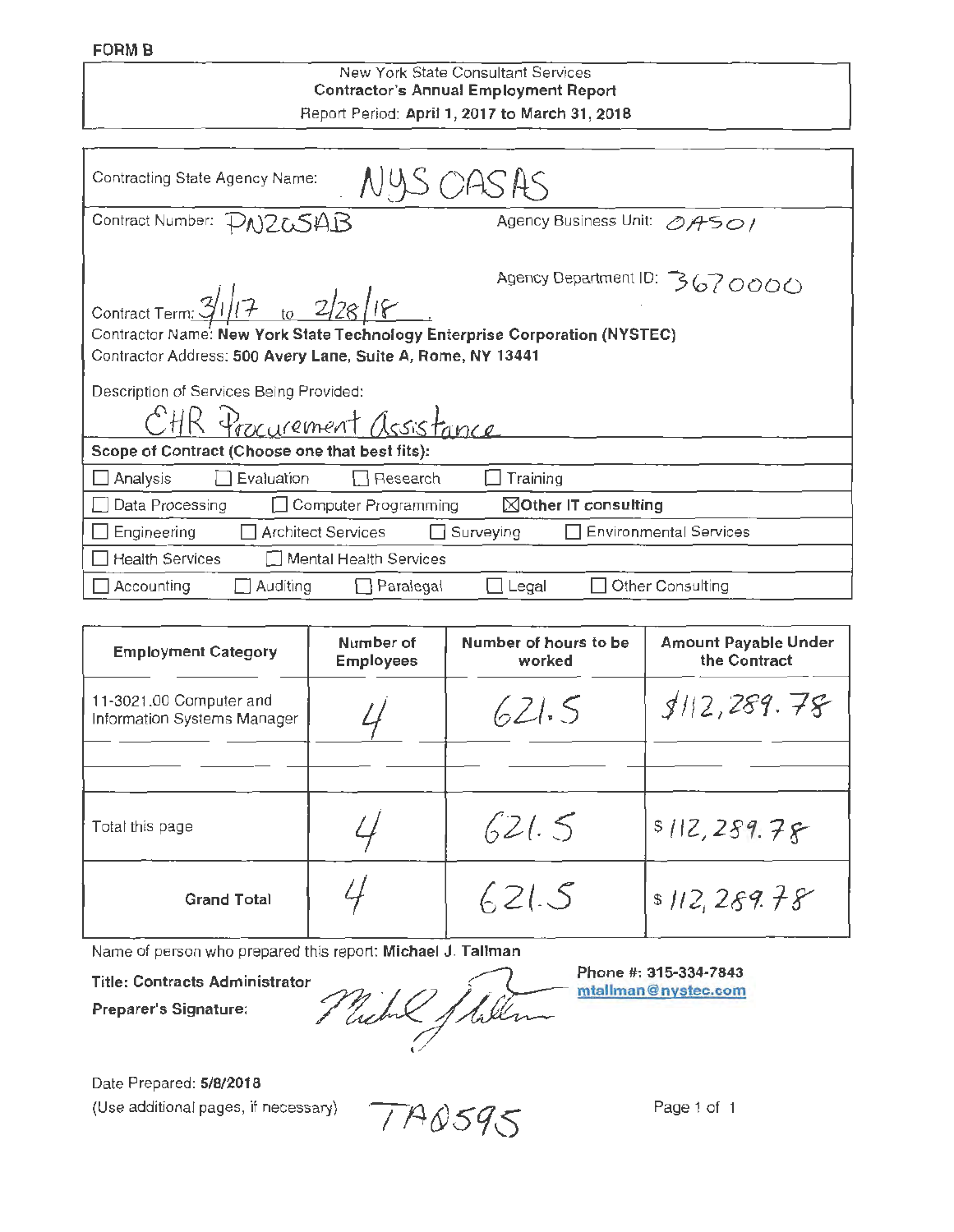OSC Use Only: **Reporting Code:** Category Code:

## **State Consultant Services Contractor's Annual Employment Report**

Report Period: April 1, 2017 to March 31, 2018

| Contracting State Agency Name: Office of Alcoholism and Substance Abuse Services |
|----------------------------------------------------------------------------------|
| Agency Code: XIXKOOWA 3670000                                                    |
| Contract Number: PR65777/PH65777                                                 |
| Contract Term: 11 / 01 / 2012 to 10/ 30 / 2018                                   |
| Contractor Name: Logic House Ltd.                                                |
| Contractor Address: 49950 Jefferson Street, Suite 130-391, Indio CA 92201        |
| Description of Services Being Provided: Various Hourly Based IT Services         |
| Agency Business Unit: unknown Agency Department ID: unknown                      |
|                                                                                  |

| Scope of Contract (Choose one that best fits):<br>Analysis $\Box$ Evaluation $\Box$ Research $\Box$ Training $\Box$<br>Data Processing $\square$ Computer Programming X Other IT consulting $\square$<br>Engineering □ Architect Services □ Surveying □ Environmental Services □<br>Health Services □ Mental Health Services □<br>Accounting $\square$<br>Auditing $\Box$ Paralegal $\Box$ Legal $\Box$ |                                                                                       | Other Consulting $\square$ |                        |  |  |
|---------------------------------------------------------------------------------------------------------------------------------------------------------------------------------------------------------------------------------------------------------------------------------------------------------------------------------------------------------------------------------------------------------|---------------------------------------------------------------------------------------|----------------------------|------------------------|--|--|
| <b>Employment Category</b>                                                                                                                                                                                                                                                                                                                                                                              | Amount Payable Under<br>Number of Hours Worked<br>Number of Employees<br>the Contract |                            |                        |  |  |
| Computer Programmer                                                                                                                                                                                                                                                                                                                                                                                     | 2                                                                                     | 2,997.25                   | \$223,332              |  |  |
| Total this page<br><b>Grand Total</b>                                                                                                                                                                                                                                                                                                                                                                   | 2<br>2                                                                                | 2,997.25<br>2,997.25       | \$223,332<br>\$223,332 |  |  |
| Name of person who prepared this report:                                                                                                                                                                                                                                                                                                                                                                | Keith A. House                                                                        |                            |                        |  |  |

| Name of person who prepared this report: Keith A. House |                      |
|---------------------------------------------------------|----------------------|
| Preparer's Signature:                                   | Apollona -           |
| Title: Vice President                                   | Phone # 310 871-2790 |
| Date Prepared: 5 /7/2018                                |                      |
|                                                         |                      |

Use additional pages if necessary)

Page 1 of 1